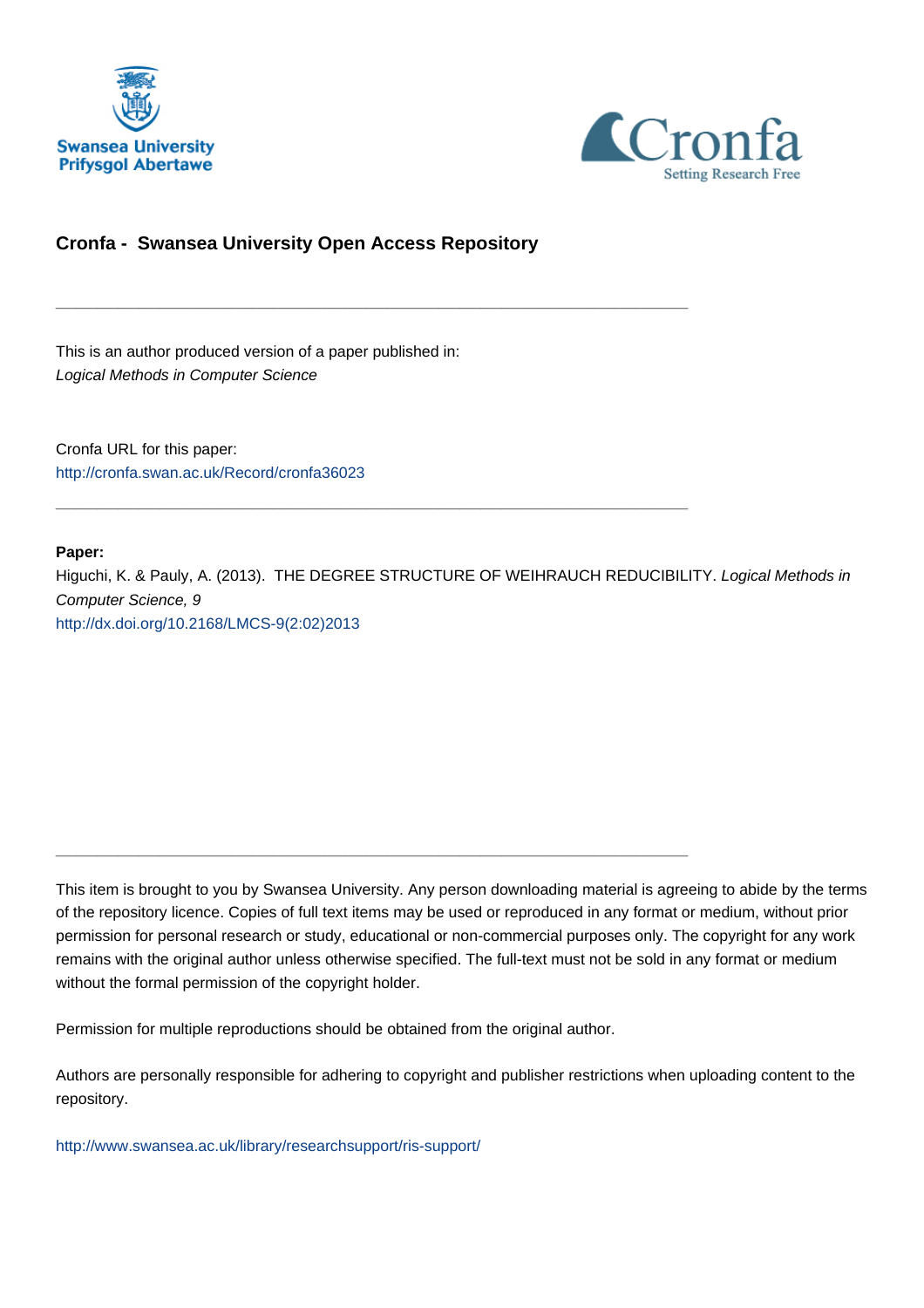## THE DEGREE STRUCTURE OF WEIHRAUCH REDUCIBILITY

KOJIRO HIGUCHI $^a$  AND ARNO PAULY $^b$ 

<sup>a</sup> Mathematical Institute, Tohoku University, Sendai, Miyagi, Japan e-mail address: sa7m24@math.tohoku.ac.jp

 $b$  Computer Laboratory, University of Cambridge, United Kingdom e-mail address: Arno.Pauly@cl.cam.ac.uk

ABSTRACT. We answer a question by VASCO BRATTKA and GUIDO GHERARDI by proving that the Weihrauch lattice is not a Brouwer algebra. The computable Weihrauch lattice is also not a Heyting algebra, but the continuous Weihrauch lattice is. We further investigate embeddings of the Medvedev degrees into the Weihrauch degrees.

## 1. INTRODUCTION

In [9, 3] Weihrauch reducibility was suggested as conceptual tool to investigate the computational content of mathematical theorems. A theorem T of the form  $\forall x \in X \exists y \in Y \; P(x, y)$ (with some arbitrary binary predicate  $P$ ) can be considered as the definition of a multivalued function  $f_T : X \rightrightarrows Y$  via Skolemization; and the computability of  $f_T$  amounts to a form of constructive truth of T. If  $f_T$  is Weihrauch reducible to  $f_S$  derived from some other theorem S, then S implies T in a strong constructive sense, as a single invocation of S in an otherwise constructive proof is sufficient to prove  $T$ . Hence, the degree of incomputability of  $f<sub>T</sub>$ , i.e. its Weihrauch degree, tells us something about how far away from being constructively true the theorem  $T$  is – for some notion of constructive truth. Contributions to this research programme can be found e.g. in [17, 6, 5, 11].

Another approach to constructive truth are (super)intuitionistic logics, so we would like to know whether these are compatible, i.e. whether we can consider Weihrauch degrees to be the truth-values of a superintuitionistic logic. We point out that Medvedev's original definition of the reducibility named after him was motivated by the desire to identify intuitionistic truth-values with Medvedev degrees [15, 22]. The degrees of a reducibility structure can be conceived of as truth-values of a superintuitionistic logic (with the easy degrees being closer to truth), if and only if they form a Brouwer algebra [7]. Below we shall demonstrate that neither the whole Weihrauch lattice nor several of its usual modifications form a Brouwer algebra, however, three cases remain open.

Key words and phrases: Weihrauch degrees, Medvedev degrees, Heyting algebra, superintuitionistic logic, computable analysis.



IN COMPUTER SCIENCE DOI:10.2168/LMCS-9(2:02)2013

<sup>2012</sup> ACM CCS: [Theory of computation]: Logic–Modal and temporal logics; Logic–Constructive mathematics.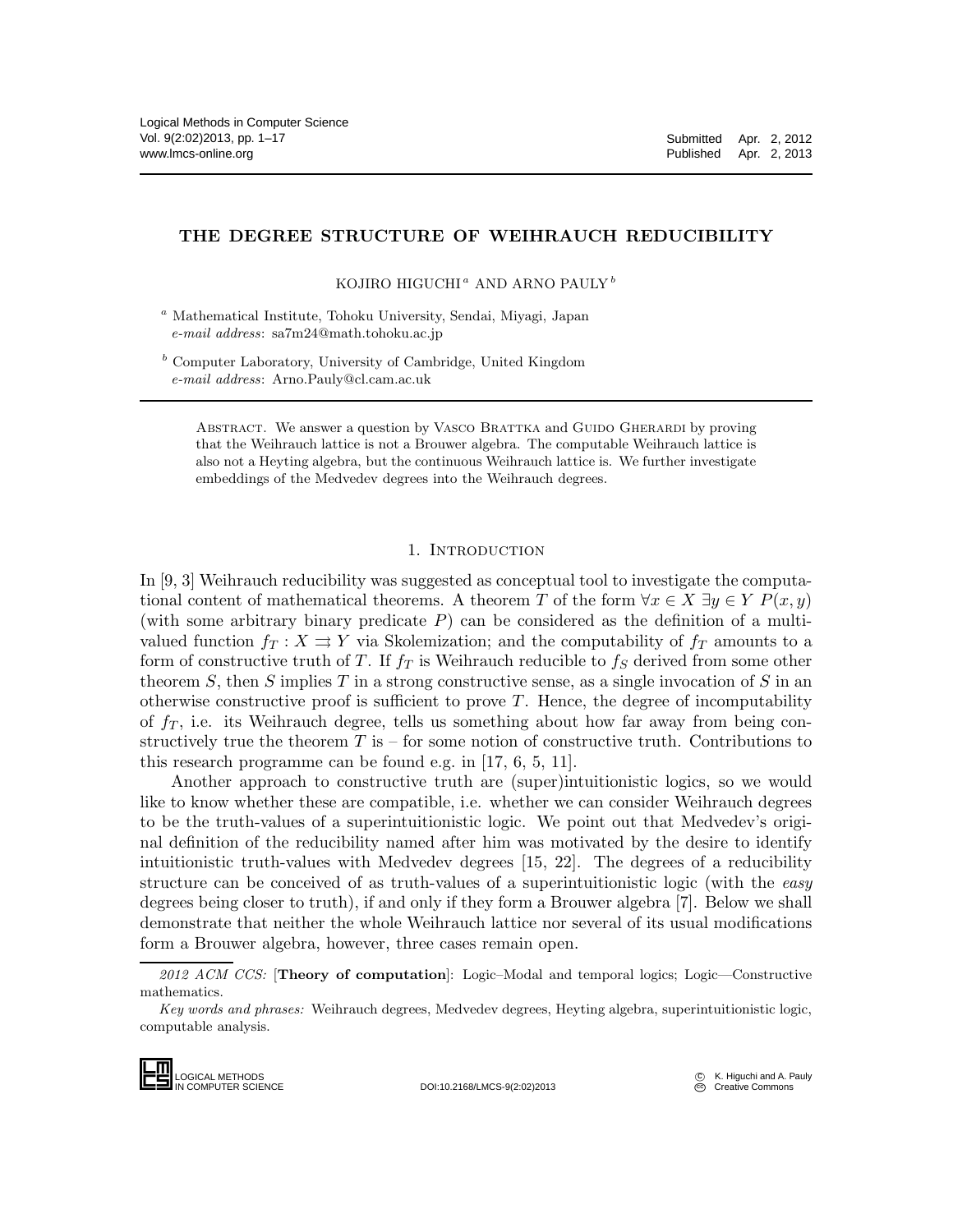Surprisingly, the dual of the continuous (i.e. relativized) Weihrauch lattice does turn out to be a Brouwer algebra; this is equivalent to the continuous Weihrauch lattice being a Heyting algebra. In this regard, the continuous Weihrauch lattice exhibits exactly the opposite behaviour of the Medvedev lattice, which is Brouwerian but not Heyting [15, 20]. None of the computable versions of the Weihrauch lattice we consider is a Heyting algebra, though.

Apart from the connection to superintuitionistic logics, the presented work also adds to the understanding of the general structural properties of the Weihrauch lattice. As the Weihrauch lattice is not a Brouwer algebra, it cannot be isomorphic to any structure that is. In particular, this yields the result that the Weihrauch lattice is not isomorphic to the Medvedev lattice. In a related fashion, the question whether certain reducibilities induce Brouwer or Heyting algebras have been studied in the literature, e.g. in [10, 14, 19, 23].

We further study the connection between the Weihrauch lattice and the Medvedev lattice by investigating the properties of certain embeddings between them, both order preserving and order reversing.

#### 2. Preliminaries

A partially ordered set  $(\mathfrak{L}, \leq)$  is a *lattice*, if one can define operations  $\wedge, \vee : \mathcal{L} \times \mathcal{L} \to \mathcal{L}$  (for which we shall use an infix notation) such that for all  $a, b, c \in \mathcal{L}$ :

(1)  $(a \wedge b) \leq a$ ,  $(a \wedge b) \leq b$ 

(2)  $c \le a$  and  $c \le b$  implies  $c \le (a \wedge b)$ 

(3)  $\mathbf{a} \leq (\mathbf{a} \vee \mathbf{b}), \mathbf{b} \leq (\mathbf{a} \vee \mathbf{b})$ 

(4)  $\mathbf{a} \leq \mathbf{c}$  and  $\mathbf{b} \leq \mathbf{c}$  implies  $(\mathbf{a} \vee \mathbf{b}) \leq \mathbf{c}$ 

If these operations can be defined, they are determined completely by the partial order, and in turn allow to completely define the partial order themselves. Hence we will either specify the order  $\leq$ , or the operations  $\wedge$ ,  $\vee$ , or even neither, if they are clear from the context in the following.

A partially ordered set is bounded, if it has a minimal and a maximal element. A lattice is distributive, if  $\wedge$  and  $\vee$  distribute over each other. We call  $\mathbf{a} \in \mathfrak{L}$  meet-irreducible, if  $\mathbf{a} = \mathbf{b} \wedge \mathbf{c}$  implies  $\mathbf{a} = \mathbf{b}$  or  $\mathbf{a} = \mathbf{c}$ ; and dually call a join-irreducible, if  $\mathbf{a} = \mathbf{b} \vee \mathbf{c}$  implies  $a = b$  or  $a = c$ 

A (bounded) lattice  $(\mathfrak{L}, \wedge, \vee)$  is a Brouwer algebra, if for all  $a, b \in \mathfrak{L}$  the set  $\{c \in \mathfrak{L}\}\$  $\mathbf{b} \leq \mathbf{c} \vee \mathbf{a}$  contains a smallest element. It is a Heyting algebra, if  $\{\mathbf{c} \in \mathcal{L} \mid \mathbf{c} \wedge \mathbf{a} \leq \mathbf{b}\}\$ contains a largest element, this maximal element will be denoted by  $a \rightarrow b$ . Any Brouwer or Heyting algebra is distributive.

For any partially ordered set  $(\mathfrak{L}, \leq)$ , we use  $(\mathfrak{L}, \leq)^{op}$  to denote the partially ordered set  $(\mathfrak{L}, \geq)$  where the order is reversed. If  $(\mathfrak{L}, \wedge, \vee)$  is a lattice, then so is  $(\mathfrak{L}^{op}, \vee, \wedge)$ .  $\mathfrak{L}$  is distributive and/or bounded, if  $\mathfrak{L}^{op}$  is; and  $\mathfrak{L}$  is a Brouwer algebra, if and only if  $\mathfrak{L}^{op}$  is a Heyting algebra.

We remind the reader that an operation  $C: \mathfrak{L} \to \mathfrak{L}$  on a partially ordered set is called a closure operator, if  $\mathbf{a} \leq C(\mathbf{a})$  holds, if  $\mathbf{a} \leq \mathbf{b}$  implies  $C(\mathbf{a}) \leq C(\mathbf{b})$  and if  $C(C(\mathbf{a})) = C(\mathbf{a})$ holds for all  $a, b \in \mathfrak{S}$ . The elements of the form  $C(a)$  are called fixed (by C).

If  $(\mathfrak{L}, \wedge, \vee)$  is a lattice, then for any closure operator C on  $\mathfrak{L}$ , there is some  $\vee'$  defined on  $C(\mathfrak{L})$ , such that  $(C(\mathfrak{L}), \wedge, \vee')$  is a again a lattice. A special case of this are the upper cones, which are of the form  $\{a \in \mathcal{L} \mid b \leq a\}$  for some fixed b. These are the images of the closure operator given as  $\mathbf{a} \mapsto \mathbf{a} \vee \mathbf{b}$ .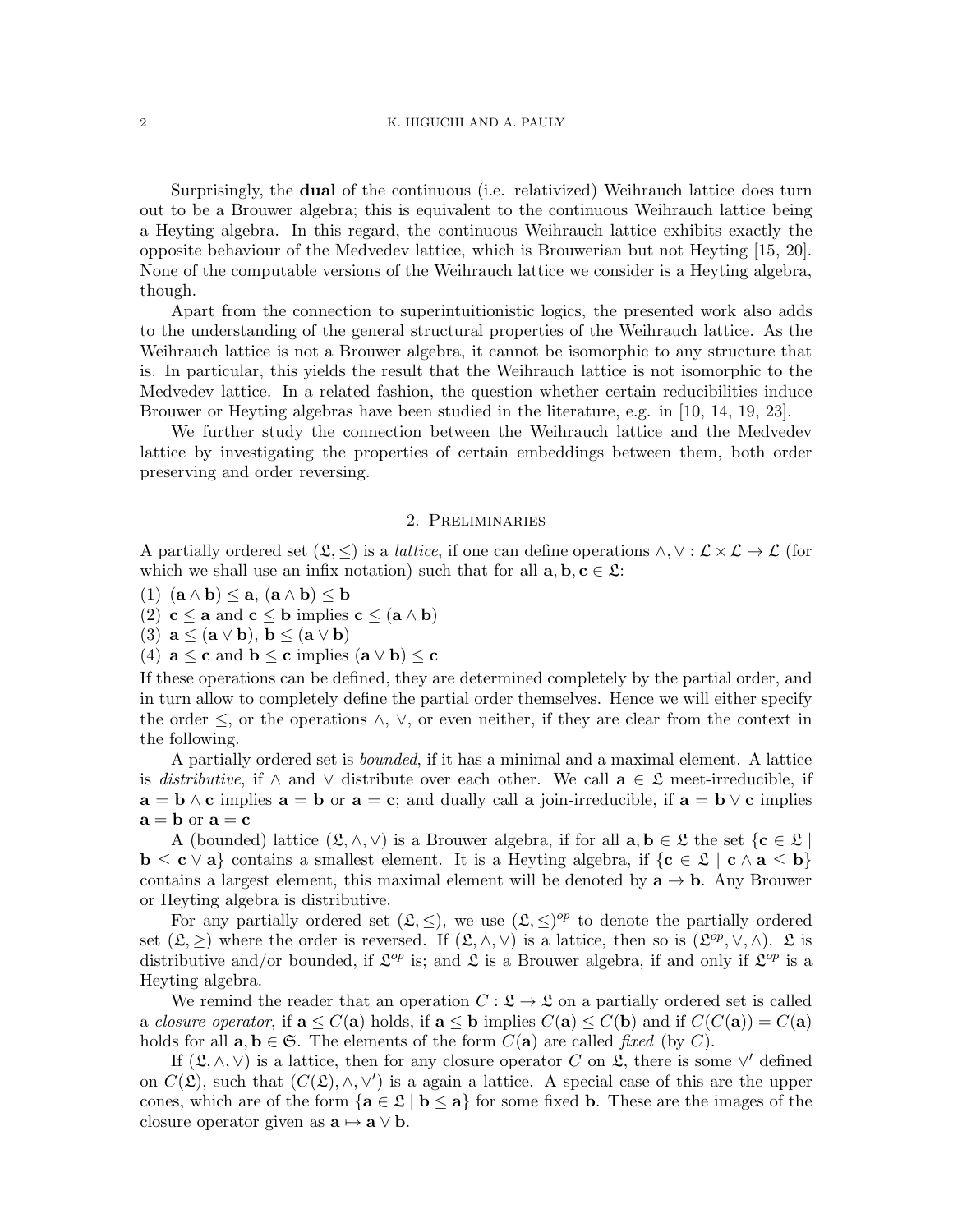We can interpret every propositional formula as an expression in a Heyting algebra  $(\mathfrak{L}, \wedge, \vee, \rightarrow)$  with smallest element  $\perp$  and largest element  $\top$ , considering  $\neg$ **a** as an abbreviation of  $\mathbf{a} \to \bot$ . By TH( $\mathfrak{L}$ ) we denote the theory of  $\mathfrak{L}$ , that is the set of all propositional formulae that evaluate to  $\top$  regardless of the elements of  $\mathfrak L$  substituted for the variables. As shown in [7],  $TH(\mathfrak{L})$  is a superintuitionistic logic for any Heyting algebra  $\mathfrak{L}$ , and any superintuitionistic logic arises as the theory of some Heyting algebra.

A map  $m:\mathfrak{L}_1\to\mathfrak{L}_2$  between two lattices  $(\mathfrak{L}_1,\wedge_1,\vee_1)$  and  $(\mathfrak{L}_2,\wedge_2,\vee_2)$  is called a meetsemilattice homomorphism, if  $m(\mathbf{a} \wedge_1 \mathbf{b}) = m(\mathbf{a}) \wedge_2 m(\mathbf{b})$  holds for all  $\mathbf{a}, \mathbf{b} \in \mathfrak{L}_1$ ; and a join-semilattice homomorphism if  $m(\mathbf{a} \vee_1 \mathbf{b}) = m(\mathbf{a}) \vee_2 m(\mathbf{b})$  holds for all  $\mathbf{a}, \mathbf{b} \in \mathfrak{L}_1$ . If m fulfills both conditions,  $m$  is a lattice homomorphism.

If  $m : \mathfrak{L}_1 \to \mathfrak{L}_2$  is a lattice homomorphism,  $\mathfrak{L}_1$  and  $\mathfrak{L}_2$  are Heyting algebras with operations  $\rightarrow_1$  and  $\rightarrow_2$ , and m satisfies  $m(\mathbf{a} \rightarrow_1 \mathbf{b}) = m(\mathbf{a}) \rightarrow_2 m(\mathbf{b})$  for all  $\mathbf{a}, \mathbf{b} \in \mathfrak{L}_1$ , and  $m$  also preserves the smallest and the largest element, then  $m$  is a Heyting homomorphism. If  $m: \mathfrak{L}^{op}_1 \to \mathfrak{L}^{op}_2$  $_2^{op}$  is a Heyting morphism, then  $m: \mathfrak{L}_1 \to \mathfrak{L}_2$  is a Brouwer morphism.

We call an injective homomorphism an embedding, and remark that if there is a Heyting embedding of  $\mathfrak{L}_1$  into  $\mathfrak{L}_2$ , then TH $(\mathfrak{L}_2) \subseteq TH(\mathfrak{L}_1)$ .

#### 3. The lattices

Compared to the definition of Weihrauch reducibility in [4], we shall use a restricted version, which can readily be seen to yield the same degree structure, as every multi-valued function between represented spaces is trivially Weihrauch equivalent to its realizer relation.

**Definition 3.1.** For  $P,Q \leq \mathbb{N}^{\mathbb{N}} \Rightarrow \mathbb{N}^{\mathbb{N}}$ , let  $P \leq_W Q$  hold, iff there are computable  $H, K \subset \mathbb{N}^{\mathbb{N}} \to \mathbb{N}^{\mathbb{N}}$ , such that for all choice functions g of Q the function  $H\langle id_{\mathbb{N}^{\mathbb{N}}}, gK \rangle$ is a choice function of P.

Here the notation  $P:\subseteq{\mathbb{N}}^{\mathbb{N}}\rightrightarrows{\mathbb{N}}^{\mathbb{N}}$  identifies  $P$  as a partial multi-valued function on Baire space. These can be given by their graphs: Any  $G \subseteq \mathbb{N}^{\mathbb{N}} \times \mathbb{N}^{\mathbb{N}}$  defines a partial multi-valued function  $P_G$  with  $dom(P_G) = \{x \in \mathbb{N}^{\mathbb{N}} \mid \exists y \ (x, y) \in G\}$  and  $P_G(x) = \{y \in \mathbb{N}^{\mathbb{N}} \mid (x, y) \in G\}$ for  $x \in \text{dom}(P_G)$ .

A partial function  $f: \subseteq \mathbb{N}^{\mathbb{N}} \to \mathbb{N}^{\mathbb{N}}$  is a choice function of P, if  $\text{dom}(f) \supseteq \text{dom}(P)$  and  $f(x) \in P(x)$  holds for all  $x \in \text{dom}(P)$ . Finally,  $\langle \ \rangle : \mathbb{N}^{\mathbb{N}} \times \mathbb{N}^{\mathbb{N}} \to \mathbb{N}^{\mathbb{N}}$  is a standard pairing function. Details of Type-2 computability theory can be found in [25]. A particular aspect we will use repeatedly is the existence of an effective enumeration  $(\Phi_n)_{n\in\mathbb{N}}$  of the partial computable functions with maximal domain.

One can readily verify that  $\leq_W$  is transitive and reflexive, hence a preorder. The partially ordered set of equivalence classes induced by  $\leq_W$ , i.e. of Weihrauch degrees, shall be denoted by  $\mathfrak W$ . Another reducibility we will occasionally refer to is Medvedev reducibility [15], which is defined for subsets of Baire space via  $A \leq_M B$  for  $A, B \subseteq \mathbb{N}^{\mathbb{N}}$ , if there is a computable function H with  $B \subseteq \text{dom}(H)$  and  $H(B) \subseteq A$ . The Medvedev degrees will be denoted by M. For details, see [20].

There are several interesting operations on Weihrauch degrees introduced in [4, 18]. For the proofs that these operations are invariant under Weihrauch reducibility, we refer to these papers.

**Definition 3.2.** For  $P,Q$  : $\subseteq$   $\mathbb{N}^{\mathbb{N}}$   $\Rightarrow$   $\mathbb{N}^{\mathbb{N}},$  define  $P\coprod Q,P\oplus Q,P\times Q$  : $\subseteq$   $\mathbb{N}^{\mathbb{N}}$   $\Rightarrow$   $\mathbb{N}^{\mathbb{N}}$ via  $(P \coprod Q)(0p) = 0P(p), (P \coprod Q)(1p) = 1Q(p), (P \oplus Q)(\langle p, q \rangle) = 0P(p) \cup 1Q(q)$  and  $P \times Q(\langle p, q \rangle) = \langle P(p), Q(q) \rangle.$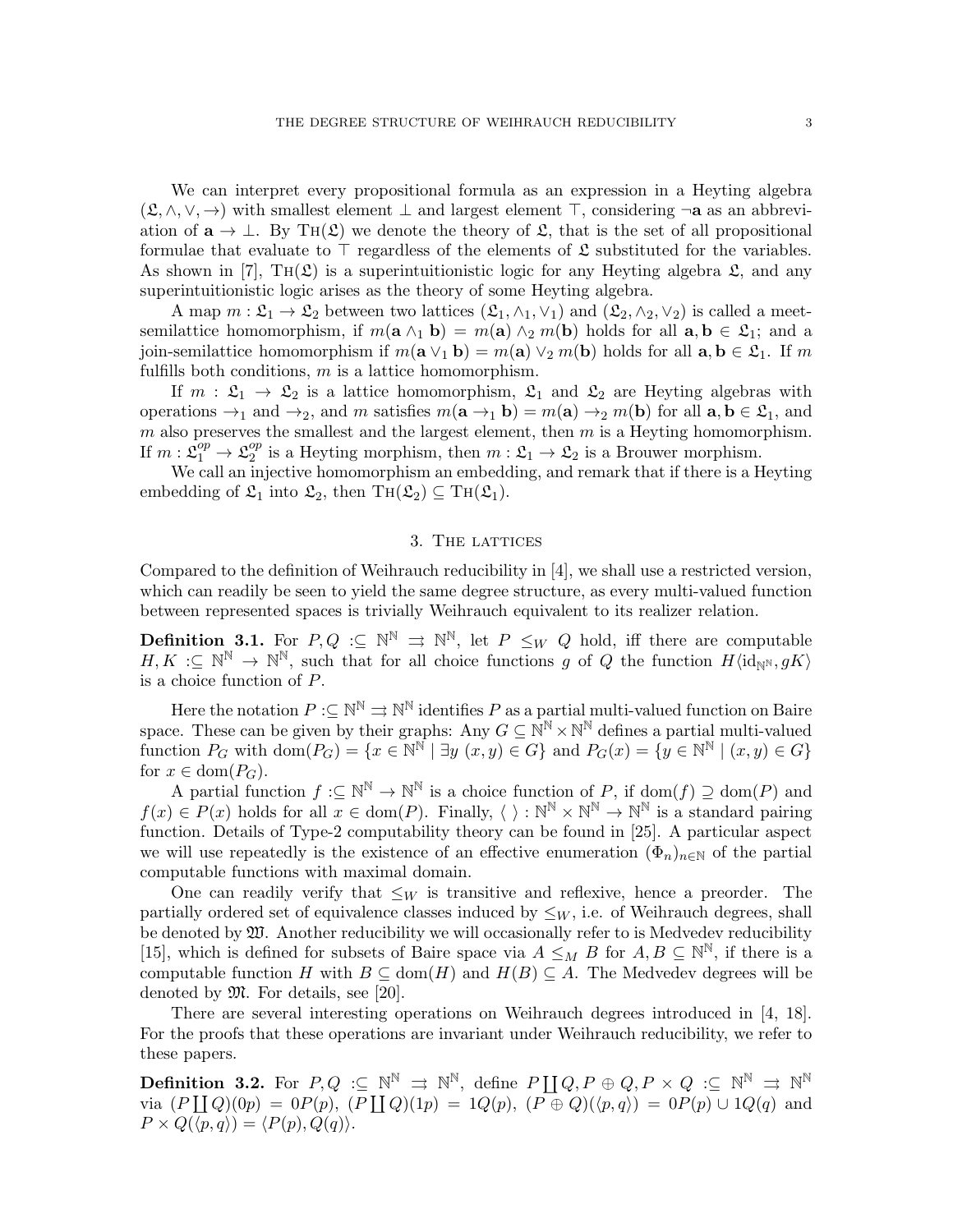The multi-valued function with the empty domain  $\perp$  is the bottom element. The nature of the top element is more complicated: Based on Definition 3.1 a multivalued function is maximal regarding  $\leq_W$ , iff it has no choice function. To avoid unwelcome complications, we assume that all multivalued functions on Baire space have choice functions, and obtain a top element by adjoining an artificial degree  $\top$ . Consequently, we understand  $P \coprod \top = \top$ ,  $P \times \top = \top$  and  $P \oplus \top = P$ . A more detailed discussion on how to treat the top element is relegated to a later publication.

**Theorem 3.3** ([4, 18]). The Weihrauch degrees  $\mathfrak{W}$  form a distributive lattice  $(\mathfrak{W}, \oplus, \Pi)$ .

The upper cone of the identity  $id_{\mathbb{N}^N}$  on Baire space is of particular interest for applications, as it contains exactly those multi-valued functions with a computable element in their domain. This is because the computable witness K for  $\mathrm{id}_{\mathbb{N}} \leq_W g$  in Definition 3.1 has to produce an element of dom(g) for each element of dom(id<sub>NN</sub>). Following [1], we call the degrees in this upper cone pointed, the corresponding partially ordered set is denoted by  $p\mathfrak{W}$ . It is easy to see that  $\prod, \oplus, \times$  all preserve pointedness, hence,  $(p\mathfrak{W}, \oplus, \coprod)$  is again a distributive lattice.

Two operators on W have turned out to be useful in order to characterize concrete problems. Additionally, these operators give rise to further variants of the Weihrauch lattice. The operation  $*$  was introduced in [17, 18] as  $\overline{\phantom{a}}$ , and allows finitely many parallel uses of the initial problem, while  $\hat{\ }$  was introduced in [3, 4] and allows infinitely many parallel uses of the initial problem. In the following definition, we make use of standard tupling functions  $\langle , \rangle$  of both finite and infinite arity.

**Definition 3.4.** For  $P: \subseteq \mathbb{N}^{\mathbb{N}} \Rightarrow \mathbb{N}^{\mathbb{N}}$ , define  $P^*, \widehat{P}: \subseteq \mathbb{N}^{\mathbb{N}} \Rightarrow \mathbb{N}^{\mathbb{N}}$  via  $P^*(n \langle p_1, \ldots, p_n \rangle) =$  $n\langle P(p_1), \ldots, P(p_n)\rangle$  and  $\widehat{P}(\langle p_1, p_2, \ldots \rangle) = \langle P(p_1), P(p_2), \ldots \rangle$ . We understand  $P^*(0p) = 0^{\mathbb{N}}$ and  $\top^* = \hat{\top} = \top$ .

By [4, Proposition 4.2]  $\hat{ }$  is a closure operator, and by [18, Theorem 6.5]  $*$  is a closure operator. The image of  $*$  allows a nice characterization in terms of  $\times$ , as we have  $f = f^*$ , if and only if  $f = f \times f$  for all  $f \in p\mathfrak{W}$ . Note that  $0^{\mathbb{N}} \in \text{dom}(P^*)$  for any  $P: \subseteq \mathbb{N}^{\mathbb{N}} \Rightarrow \mathbb{N}^{\mathbb{N}}$ , hence  $\mathfrak{W}^* \subset p\mathfrak{W}.$ 

The structural role of  $\times$  and  $*$  can be described in terms of Kleene algebras, as was observed initially by BRATTKA. We adapt the definition from  $[13]$ , and refer to the same work for an overview on the theory of Kleene algebras.

**Definition 3.5.** A commutative Kleene algebra is a tuple  $(\mathcal{L}, \vee, \cdot,^*, 0, 1)$ , where  $(\mathcal{L}, \vee, 0)$  is a bounded join-semilattice, together with operations  $\cdot : \mathfrak{L} \times \mathfrak{L} \to \mathfrak{L}$  and  $* : \mathfrak{L} \to \mathfrak{L}$  and a constant  $1 \in \mathfrak{L}$  such that the following axioms hold for all  $\mathbf{a}, \mathbf{b}, \mathbf{c} \in \mathfrak{L}$ :

(1)  $(\mathbf{a} \cdot \mathbf{b}) \cdot \mathbf{c} = \mathbf{a} \cdot (\mathbf{b} \cdot \mathbf{c})$ (2)  $1 \cdot \mathbf{a} = \mathbf{a} \cdot 1 = \mathbf{a}$ (3)  $\mathbf{a} \cdot (\mathbf{b} \vee \mathbf{c}) = (\mathbf{a} \cdot \mathbf{b}) \vee (\mathbf{a} \cdot \mathbf{c})$ (4)  $(\mathbf{a} \vee \mathbf{b}) \cdot \mathbf{c} = (\mathbf{a} \cdot \mathbf{b}) \vee (\mathbf{b} \cdot \mathbf{c})$ (5)  $0 \cdot \mathbf{a} = \mathbf{a} \cdot 0 = 0$ (6)  $\mathbf{a} \cdot \mathbf{b} = \mathbf{b} \cdot \mathbf{a}$ (7) 1  $\vee$  (**a** · **a**<sup>\*</sup>)  $\leq$  **a**<sup>\*</sup> (8)  $\mathbf{a} \cdot \mathbf{b} \leq \mathbf{a}$  implies  $\mathbf{a} \cdot \mathbf{b}^* \leq \mathbf{a}$ 

**Lemma 3.6.**  $(\mathfrak{W}, \coprod, \times,^*, \bot, \mathrm{id}_{\mathbb{N}^{\mathbb{N}}})$  is a commutative Kleene algebra.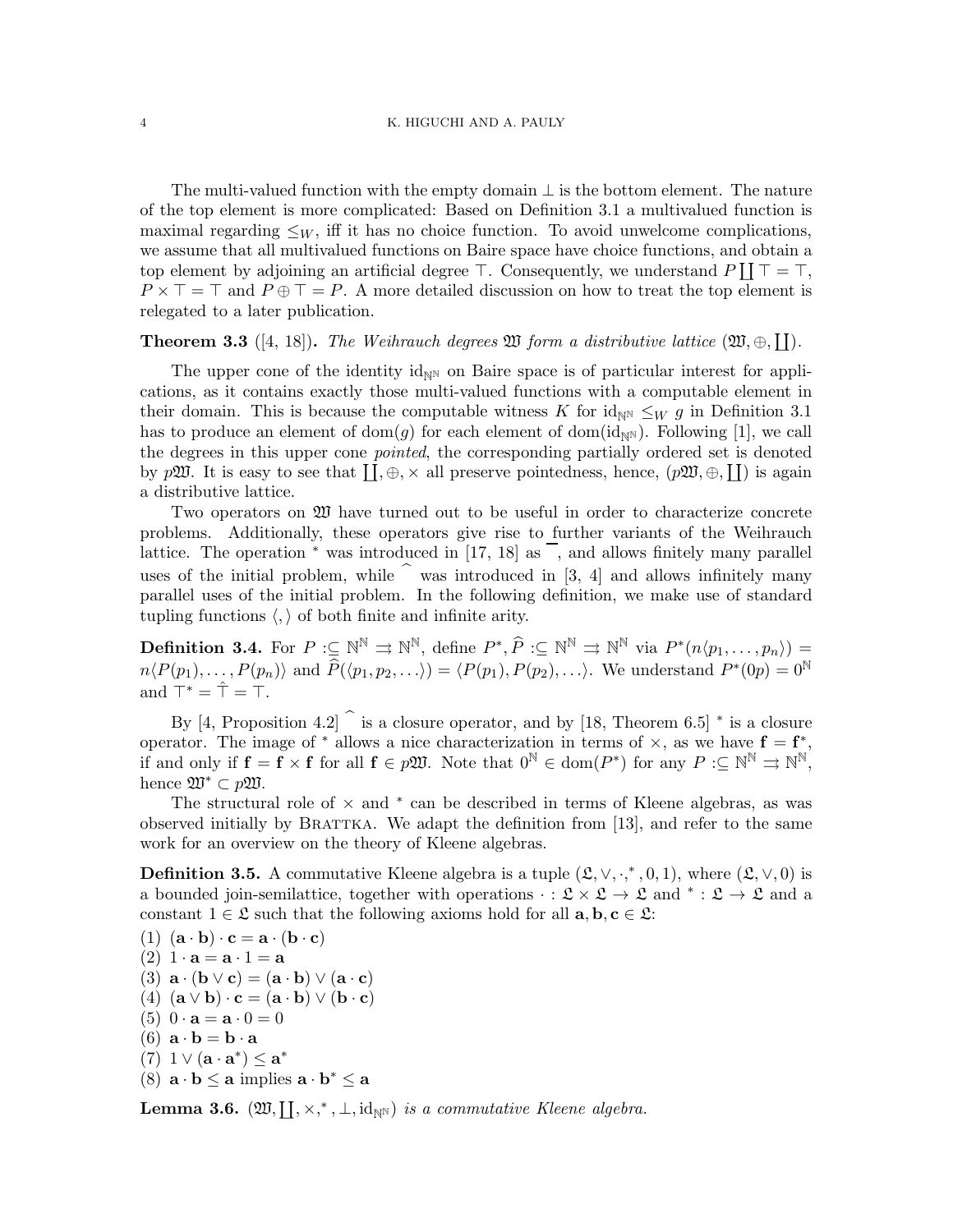Proof. Properties 1. - 7. follow rather directly from the definitions. For 8., assume that  $P \times Q \leq_W P$  is witnessed by computable H, K. Define K' recursively by  $K'(p, 0q) = p$ and  $K'(p,(n+1)\langle q_1,\ldots,q_n,q_{n+1}\rangle) = K(\langle K'(p,n\langle q_1,\ldots,q_n\rangle),q_{n+1}\rangle)$ . Furthermore, define H' recursively by  $H' \langle p, 0q \rangle, r \rangle = \langle r, 0^{\mathbb{N}} \rangle$  and  $H' \langle p, (n + 1) \langle q_1, \ldots, q_{n+1} \rangle \rangle, r \rangle = \langle h_1, (n + 1) \rangle$  $1\rangle\langle h_2^1,\ldots,h_2^{n+1}\rangle\rangle$  where  $H\langle\langle K'\langle p,n\langle q_1,\ldots,q_n\rangle\rangle, q_{n+1}\rangle, r\rangle = \langle r',h_2^{n+1}\langle\langle p,n\langle q_1,\ldots,q_n\rangle\rangle, r''\rangle = \langle h_1,n\langle h_2^1,\ldots,h_2^n\rangle\rangle$ . Now  $H', K'$  witness  $P \times Q^* \leq_W P$ . and  $\Box$ 

The image of a lattice under a closure operator is again a lattice, and a sub-meetsemilattice of the original one, i.e. the binary infima of fixed elements are fixed elements themselves. For both  $*$  and b, even the stronger result holds that they commute with  $oplus$  on all degrees. The supremum in the new lattices turns out to be a familiar operation, if we restrict ourselves to pointed degrees:  $\mathfrak{W}^*$  and  $p\mathfrak{W}$  are lattices with  $\oplus$  as infimum and  $\times$  as supremum. For  $p\mathfrak{W}$  this was proven in [4]. The result for  $\mathfrak{W}^*$  will be the consequence of the following observations:

# Lemma 3.7.  $(f \oplus g)^* = f^* \oplus g^*$  for all  $f, g \in \mathfrak{W}$ .

*Proof.* For  $P, Q \subseteq \mathbb{N}^{\mathbb{N}} \implies \mathbb{N}^{\mathbb{N}}$  the reduction  $(P \oplus Q)^* \leq_W P^*$  is witnessed by computable  $H, K \subset \mathbb{N}^{\mathbb{N}} \to \mathbb{N}^{\mathbb{N}}$  defined via  $K(n \langle \langle p_1, q_1 \rangle, \ldots, \langle p_n, q_n \rangle) ) = n \langle p_1, \ldots, p_n \rangle$  and  $H(\langle q, n \langle p_1, \ldots, p_n \rangle) = n \langle 0p_1, \ldots, 0p_n \rangle$ . By symmetry, we can conclude  $(\mathbf{f} \oplus \mathbf{g})^* \leq_W \mathbf{f}^* \oplus \mathbf{g}^*$ . For the remaining direction, we provide witnesses for  $P^* \oplus Q^* \leq_W (P \oplus Q)^*$ . Define

computable  $K:\subseteq{\mathbb{N}}^{\mathbb{N}}\to{\mathbb{N}}^{\mathbb{N}}$  via

$$
K(\langle n \langle p_1, \ldots, p_n \rangle, m \langle q_1, \ldots, q_m \rangle) = (n \cdot m) \langle p_1, q_1 \rangle, \langle p_1, q_2 \rangle, \ldots, \langle p_n, q_m \rangle).
$$

Further define  $H' : \subseteq \mathbb{N}^{\mathbb{N}} \Rightarrow \mathbb{N}^{\mathbb{N}}$  via

$$
H'(\langle \langle nq_1, mq_2 \rangle, (n \cdot m) \langle d_{11}p_{11}, d_{12}p_{12}, \dots, d_{nm}p_{nm} \rangle \rangle)
$$
  
= 
$$
\begin{cases} 0n \langle p_{1i_1} \dots p_{ni_n} \rangle & \forall j \le n \ \exists i_j \ d_{ji_j} = 0 \\ 1m \langle p_{j_1 1} \dots p_{j_m m} \rangle & \forall i \le m \ \exists j_i \ d_{ji_i} = 1 \end{cases}
$$

and let H be a computable choice function of H'. Then H and K witness  $P^* \oplus Q^* \leq_W$  $(P \oplus Q)^*$ . П

Lemma 3.8.  $(f \coprod g)^* = f^* \times g^*$  for all  $f, g \in \mathfrak{W}$ .

*Proof.* For  $P,Q: \subseteq \mathbb{N}^{\mathbb{N}} \implies \mathbb{N}^{\mathbb{N}}$  the reduction  $(P^* \times Q^*) \leq_W (P \coprod Q)^*$  is witnessed by computable  $H, K : \subseteq \mathbb{N}^{\mathbb{N}} \to \mathbb{N}^{\mathbb{N}}$  defined via:

$$
K(\langle n \langle p_1, \ldots, p_n \rangle, m \langle q_1, \ldots, q_m \rangle) ) = (n+m) \langle 0 p_1, \ldots, 0 p_n, 1 q_1, \ldots, 1 q_m \rangle
$$

 $H(\langle r, (n+m)\langle0p_1, \ldots, 0p_n, 1q_1, \ldots, 1q_m \rangle) = \langle n \langle p_1, \ldots, p_n \rangle, m \langle q_1, \ldots, q_m \rangle \rangle$ The reduction  $(P \coprod Q)^* \leq_W (P^* \times Q^*)$  is witnessed by computable  $H, K : \subseteq \mathbb{N}^{\mathbb{N}} \to \mathbb{N}^{\mathbb{N}}$ defined via

$$
K(n\langle d_1r_1,\ldots,d_nr_n\rangle) = \langle |\{i \mid d_i = 0\}|\langle p_1,\ldots,p_{|\{i|d_i=0\}}\rangle, |\{i \mid d_i=1\}|\langle q_1,\ldots,q_{|\{i|d_i=1\}}\rangle\rangle
$$
  
where  $p_i = r_{\min\{k|i=|\{j\leq k|d_j=0\}|\}}$ ,  $q_i = r_{\min\{k|i=|\{j\leq k|d_j=1\}|\}}$ ; and via

$$
H(\langle n\langle d_1r_1,\ldots,d_nr_n\rangle,\langle l\langle p_1,\ldots,p_l\rangle,k\langle q_1,\ldots,q_k\rangle\rangle\rangle)=n\langle d_1s_1,\ldots,d_ns_n\rangle
$$

where  $s_i = p_{|\{j \leq i | d_i = 0\}|}$  for  $d_i = 0$  and  $s_i = q_{|\{j \leq i | d_j = 1\}|}$  for  $d_i = 1$ .

 $\Box$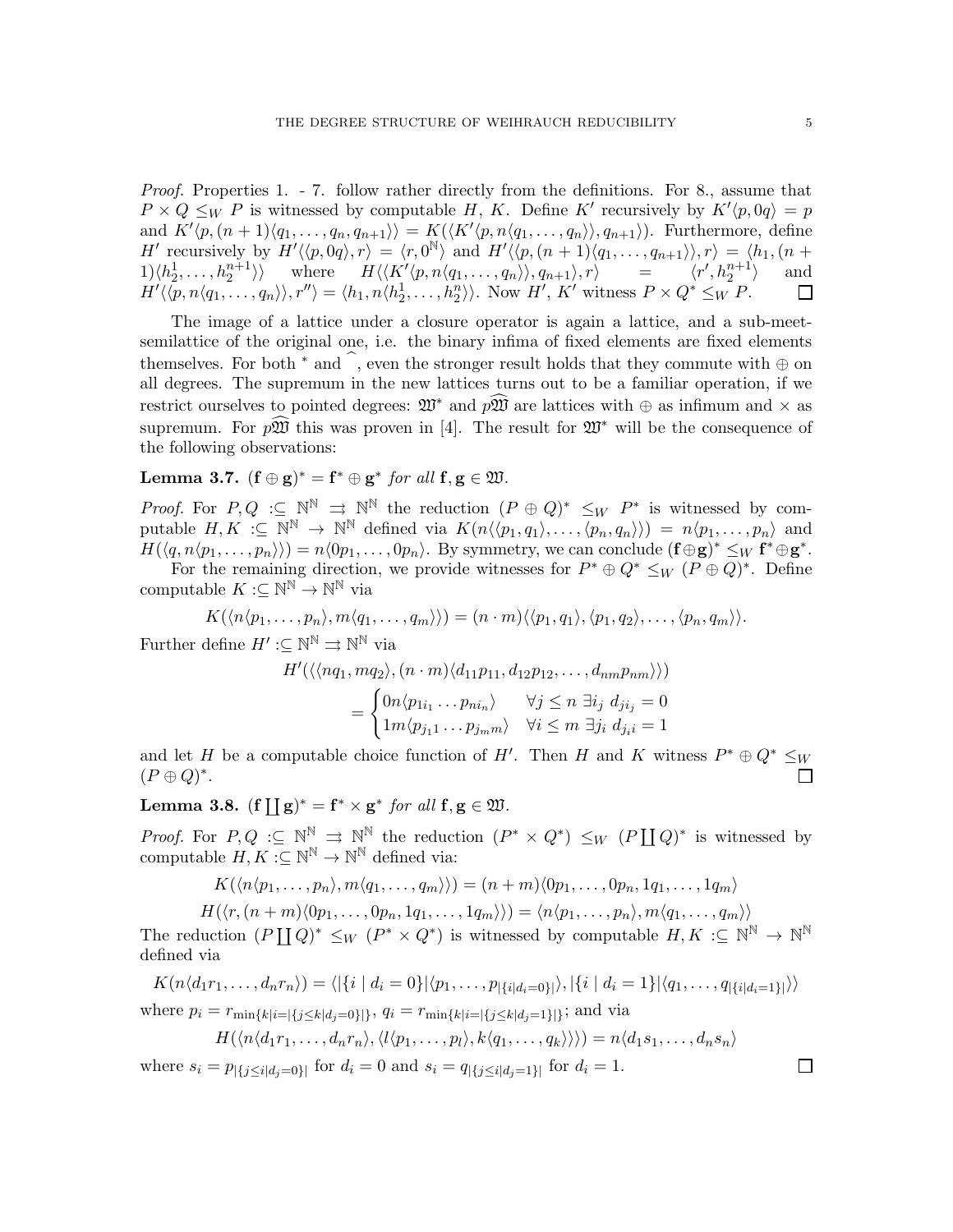Proposition 3.9.  $(\mathfrak{W}^*, \oplus, \times)$  is a lattice.

*Proof.* Lemma 3.7 implies that  $\oplus$  is indeed the infimum in  $\mathfrak{W}^*$ , and Lemma 3.8 implies that  $\times$  is the supremum in  $\mathfrak{W}^*$ .  $\Box$ 

Corollary 3.10.  $p\widehat{\mathfrak{W}}$  is a sublattice of  $\mathfrak{W}^*$ .

Proof. This follows from Proposition 3.9 together with [4, Corollary 4.7, Propositions 4.8, 4.9].  $\Box$ 

**Proposition 3.11.**  $f \oplus (g \times h) = (f \oplus g) \times (f \oplus h)$  and  $f \times (g \oplus h) = (f \times g) \oplus (f \times h)$  for  $all \ f \in \mathfrak{W}^*, \ g, h \in \mathfrak{W}.$ 

*Proof.* For any  $P, Q, R \subset \mathbb{N}^{\mathbb{N}} \rightrightarrows \mathbb{N}^{\mathbb{N}}$  the reduction ...

- (1)  $P \oplus (Q \times R) \leq_W (P \oplus Q) \times (P \oplus R)$  is witnessed by computable H, K defined via  $K(\langle p,\langle q,r \rangle) = \langle \langle p,q \rangle, \langle p,r \rangle \rangle$  and  $H(\langle x,\langle 1q,1r \rangle) = 1\langle q,r \rangle$  as well as  $H(\langle x,\langle d_1p_1, d_2p_2 \rangle) =$  $0p_i$  with i such that  $d_i = 0$ .
- (2)  $(P \oplus Q) \times (P \oplus R) \leq_W (P \times P) \oplus (Q \times R)$  is witnessed by computable H, K defined via  $K(\langle \langle p_1, q \rangle, \langle p_2, r \rangle) = \langle \langle p_1, p_2 \rangle, \langle q, r \rangle \rangle$  and  $H(\langle x, d \langle p, q \rangle) = \langle dp, dq \rangle$ .
- (3)  $P \times (Q \oplus R) \leq_W (P \times Q) \oplus (P \times R)$  is witnessed by computable H, K defined via  $K(\langle p, \langle q, r \rangle) = \langle \langle p, q \rangle, \langle p, r \rangle \rangle$  and  $H(\langle x, d \langle p, q \rangle) = \langle p, dq \rangle$ .
- (4)  $(P \times Q) \oplus (P \times R) \leq_W (P \times P) \times (Q \oplus R)$  is witnessed by computable H, K defined via  $K(\langle \langle p_1, q \rangle, \langle p_2, r \rangle) = \langle \langle p_1, p_2 \rangle, \langle q, r \rangle \rangle$  and  $H(\langle x, \langle \langle p_1, p_2 \rangle, dq \rangle) = d\langle p_{d+1}, q \rangle$ .

If P is a representative of some  $f \in \mathfrak{W}^*$ , then  $P \times P \equiv_W P$ , so the first claim follows from 1. and 2., and the second from 3. and 4..  $\Box$ 

Corollary 3.12. Both  $\mathfrak{W}^*$  and  $p\widehat{\mathfrak{W}}$  are distributive.

As computable functions are by necessity continuous, and moreover, proofs for Weihrauch reducibility tend to employ a blend of recursion theoretic and topological arguments, a straight-forward generalization of Definition 3.1 is the following:

**Definition 3.13.** For  $P, Q \subseteq \mathbb{N}^{\mathbb{N}} \Rightarrow \mathbb{N}^{\mathbb{N}}$ , let  $P \leq^c_W Q$  hold, iff there are continuous  $H, K: \subseteq \mathbb{N}^{\mathbb{N}} \to \mathbb{N}^{\mathbb{N}}$ , such that for all choice functions g of Q the function  $H\langle id_{\mathbb{N}^{\mathbb{N}}}, gK \rangle$  is a choice function of P.

It is well-known that Definition 3.13 can also be obtained from Definition 3.1 via relativization with respect to an arbitrary oracle. All the result above relativize, yielding corresponding statements about the continuous Weihrauch degrees. Note that the relativization of pointedness is non-emptiness of the domain, hence, the pointed continuous Weihrauch degrees are all continuous degrees but ⊥. We shall use C to denote the non-empty continuous Weihrauch degrees, and write  $\mathfrak{C}_0$  if  $\perp$  is included. We consider the element ⊤ to be present in  $\mathfrak{C}, \mathfrak{C}_0$ , and to be identical to the top element of  $\mathfrak{W}$ .

**Proposition 3.14.**  $(\mathfrak{C}_0, \oplus, \underline{\mathfrak{L}})$ ,  $(\mathfrak{C}, \oplus, \underline{\mathfrak{L}})$ ,  $(\mathfrak{C}^*, \oplus, \times)$  and  $(\widehat{\mathfrak{C}}, \oplus, \times)$  are distributive lattices.  $\mathfrak C$  is a sublattice of  $\mathfrak C_0$  and  $\widehat{\mathfrak C}$  is a sublattice of  $\mathfrak C^*$ .

In the continuous case, the coproduct  $\coprod$  can easily be extended to a countable number of arguments, as can be done for the infimum  $\oplus$  and the product  $\times$ . Hence, the lattices in the continuous case are  $\aleph_0$ -complete. Also, using the countable version of  $\coprod$  the relativization of Lemma 3.6 can be strengthened to yield a closed semiring. These features are not available for the computable reductions, as the following non-relativizing proofs show: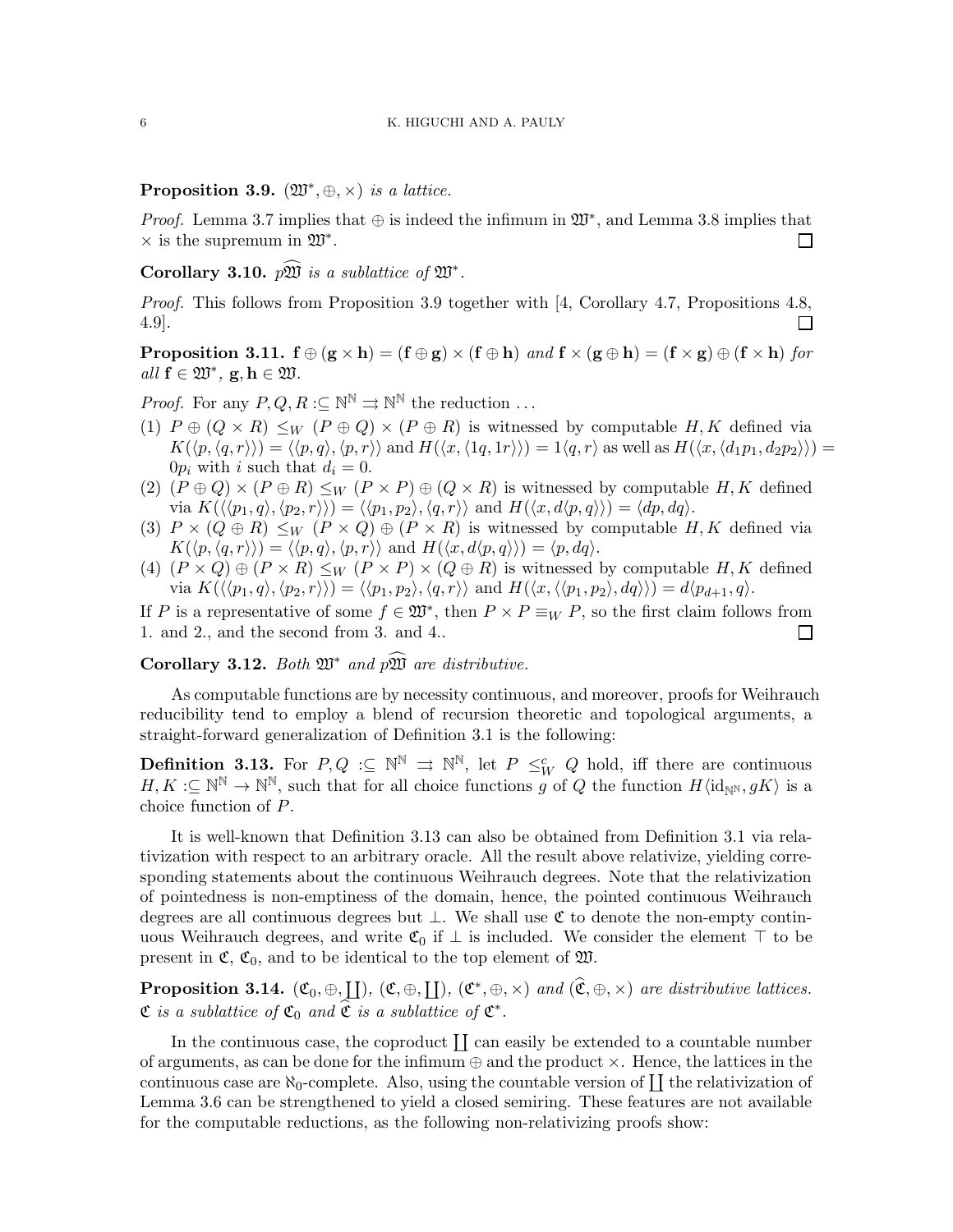**Proposition 3.15.** 20 has no non-trivial infinite suprema, i.e. a sequence  $(\mathbf{a}_i)_{i\in\mathbb{N}}$  of degrees in 200 has a supremum if and only if it is already the supremum of some finite subset  $(a_i)_{i\leq N}$ .

Proof. As we have finite suprema, it is sufficient to show that no countable strictly increasing sequence  $(P_e: \subseteq \mathbb{N}^{\mathbb{N}} \rightrightarrows \mathbb{N}^{\mathbb{N}})_{e \in \mathbb{N}}$  can admit a supremum. Let Q be an upper bound for the  $P_e$ . We construct an R satisfying  $P_e \leq_W R$  for all  $e \in \mathbb{N}$ , but  $Q \nleq_W R$ , by defining  $R(a_np) = P_n(p)$  for a sequence  $(a_n)_{n\in\mathbb{N}}$  to be determined next. In particular, it is clear from the definition that  $P_e \leq_W R$  holds for any  $e \in \mathbb{N}$ .

Now we define the  $a_n$  recursively in stages  $n \in \mathbb{N}$ , using as auxiliary  $a_{-1} = 0$ . Let  $\Phi_n$  be the nth partial computable function. If there is a  $q \in \text{dom}(Q) \cap \text{dom}(\Phi_n)$  with  $\Phi_n(q)(0) > a_{n-1}$ , set  $a_n = \Phi_n(q)(0) + 1$  for such a q; otherwise let  $a_n = a_{n-1} + 1$ .

Now assume that  $Q \leq_W R$  were witnessed by H,  $\Phi_n$ . This directly implies dom( $Q$ )  $\subseteq$ dom( $\Phi_n$ ). So if there were a  $q \in \text{dom}(Q)$  with  $\Phi_n(q)(0) > a_{n-1}$ , we would find  $a_n >$  $\Phi_n(q)(0) > a_{n-1}$ , hence  $\Phi_n(q) \notin \text{dom}(R)$ , violating the assumption that  $\Phi_n$  witnesses a reduction to R. So we may conclude  $\Phi_n(q)(0) < a_n$  for all  $q \in \text{dom}(Q)$ . This in turn means that H,  $\Phi_n$  witness the reduction  $Q \leq_W R'$ , where R' is defined via  $R'(a_i p) = P_i(p)$  for  $i < n$ . As the  $P_e$  are increasing, we have  $Q \leq_W R' \leq_W P_{n-1}$ ; which contradicts the further assumption that the  $P_e$  are strictly increasing and  $P_n \leq_W Q$  holds.  $\Box$ 

**Proposition 3.16.** A sequence  $(P_n:\subseteq{\mathbb{N}}^{\mathbb{N}}\rightrightarrows{\mathbb{N}}^{\mathbb{N}})_{n\in{\mathbb{N}}}$  with  $P_{n+1}<_W P_n$  and  ${\rm dom}(P_{n+1})\le_M$ dom $(P_n)$  for all  $n \in \mathbb{N}$  has no infimum in  $\mathfrak{W}$ .

*Proof.* Given such a sequence and  $Q := \mathbb{N}^{\mathbb{N}} \Rightarrow \mathbb{N}^{\mathbb{N}}$  such that  $Q \leq_W P_n$  for all  $n \in \mathbb{N}$ , we can find R such that  $R \leq_W P_n$  for all  $n \in \mathbb{N}$  and  $R \nleq_W Q$ .

We may safely assume that  $0f \notin \text{dom}(P_n)$  for all  $f \in \mathbb{N}^{\mathbb{N}}$  and  $n \in \mathbb{N}$ . For natural numbers  $n \in \mathbb{N}$  and  $m < n$ , let  $H_m^n$ ,  $K_m^n$  be computable functions such that  $P_n \leq_W P_m$  via  $H_m^n, K_m^n$ . Note that  $dom(P_m) \leq_M dom(P_n)$  via  $K_m^n$ . We construct  $(R_n)_{n\in\mathbb{N}}$  stage by stage and define  $R = \bigcup_{n \in \mathbb{N}} R_n$ . R is forced to satisfy  $\neg (R \leq_W Q \text{ via } \Phi_i, \Phi_j)$  by the construction of  $R_{\langle i,j \rangle}$ . This involves the construction of a sequence of natural numbers, as auxiliary assumption we shall understand  $a_{-1} = 0$ .

**Stage**  $n = \langle i, j \rangle$ . Assume that we have a finite sequence  $(a_k)_{k \leq n}$  of natural numbers by this stage  $n$ . If there is a choice function  $q$  of  $Q$  such that

$$
(\Phi_j \circ \langle \mathrm{id}_{\mathbb{N}^\mathbb{N}}, q \circ \Phi_i \rangle) \langle K_0^n(f), \cdots, K_{n-1}^n(f), f, 0^\mathbb{N}, 0^\mathbb{N}, 0^\mathbb{N}, \cdots \rangle(0) > \max_{k < n} a_k \tag{3.1}
$$

for some  $f \in \text{dom}(P_n)$ , take such  $f, q$  and define

$$
a_n = (\Phi_j \circ \langle \mathrm{id}_{\mathbb{N}^\mathbb{N}}, q \circ \Phi_i \rangle) \langle K_0^n(f), \cdots, K_{n-1}^n(f), f, 0^{\mathbb{N}}, 0^{\mathbb{N}}, 0^{\mathbb{N}}, \cdots \rangle(0) + 1. \tag{3.2}
$$

Otherwise, define  $a_n = \max_{k \leq n} a_k + 1$ . Define  $R_n$  by

$$
R_n(\langle K_0^n(f), \cdots, K_{n-1}^n(f), f, 0^{\mathbb{N}}, 0^{\mathbb{N}}, 0^{\mathbb{N}}, \cdots \rangle)
$$
  
= 
$$
\bigcup_{k < n} a_k P_k(K_k^n(f)) \cup a_n P_n(f) \cup \bigcup_{m \in \mathbb{N} \setminus \{0\}} \left( \bigcup_{g \in \text{dom}(P_{n+m})} (a_n + m) P_{n+m}(g) \right)
$$

for all  $f \in \text{dom}(P_n)$ . Note that  $R = \bigcup_{n \in \mathbb{N}} R_n \equiv_W \coprod_{n \in \mathbb{N}} R_n$ .

First we claim  $R \nleq_W Q$ . Assume contrarily that  $R \leq_W Q$  is witnessed by  $\Phi_i$ ,  $\Phi_j$ . Then  $\Phi_i$ ,  $\Phi_j$  also witness  $R_{\langle i,j \rangle} \leq_W Q$ . If there were q, f s.t. the inequality (3.1) were true, then the definition (3.2) shows that  $\Phi_i$ ,  $\Phi_j$  do not act correctly. Hence,  $\Phi_i$ ,  $\Phi_j$  also have to witness  $R'_{\langle i,j\rangle} \leq_W Q$  for  $R'_n$  defined via  $R'_n(\langle K_0^n(f),\cdots,K_{n-1}^n(f),f,0^{\mathbb{N}},0^{\mathbb{N}},0^{\mathbb{N}},\cdots\rangle) =$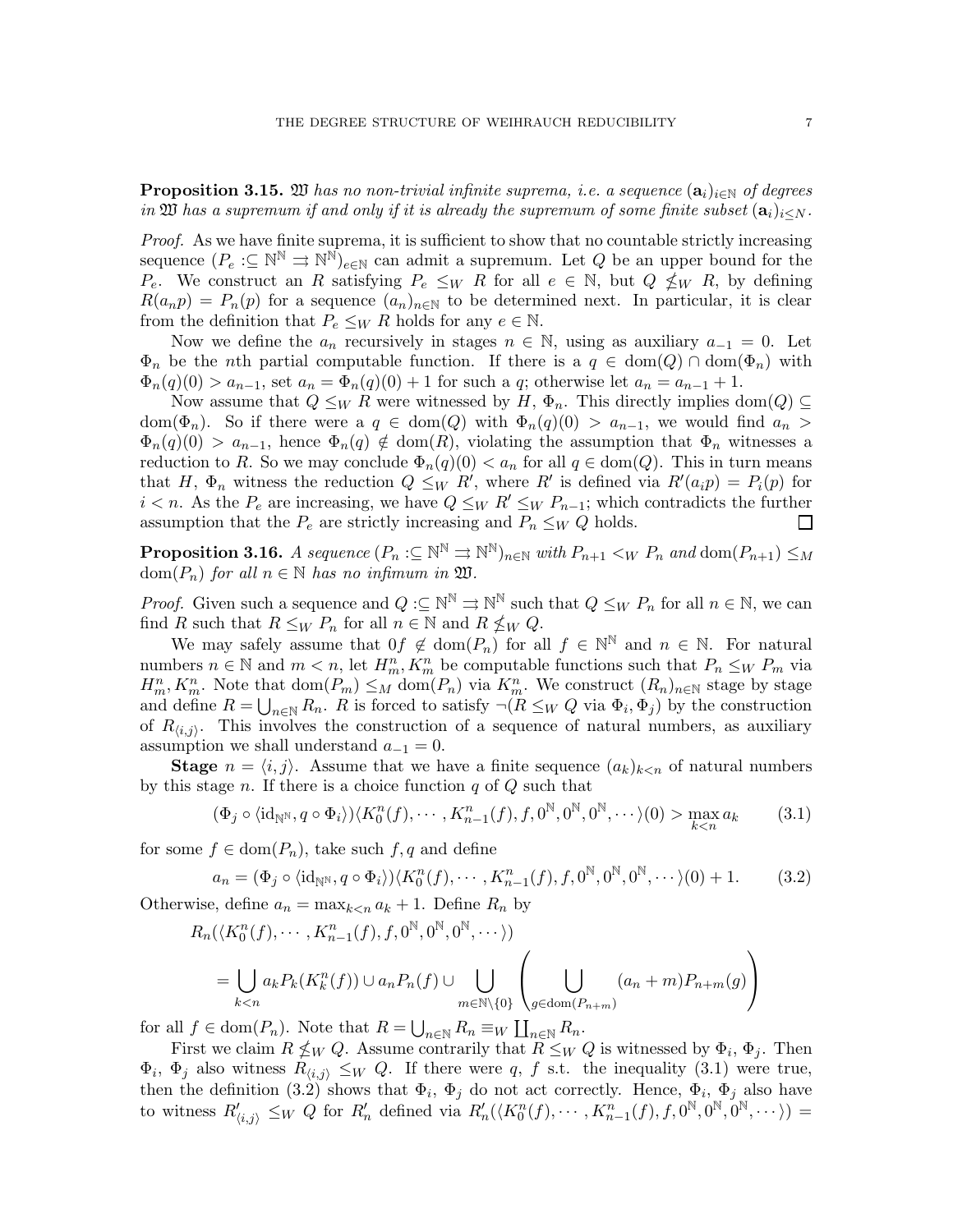$\bigcup_{k\leq n} a_k P_k(K_k^n(f))$ . But by definition of the  $K_k^n$ , we find  $P_n \leq_W R'_n$ . Taking everything together, the assumption  $R \leq_W Q$  implies  $P_n \leq_W Q$  for some n, violating the original assumptions.

Now we show that  $R \leq_W P_m$  for any  $m \in \mathbb{N}$ . We have  $R_n \leq_W P_{n+m}$  for any  $m \in \mathbb{N} \setminus \{0\}$ since  $\text{dom}(P_n) \geq_M \text{dom}(P_{n+m})$  - the reduction is not necessarily uniform in n, m, though!

Fix  $m \in \mathbb{N}$ . Note that

$$
R = \bigcup_{n \in \mathbb{N}} R_n \equiv_W R_0 \coprod R_1 \coprod \cdots \coprod R_m \coprod (\bigcup_{n>m} R_n).
$$

Since  $R_n \leq_W P_m$  for any  $n < m$  as shown above and  $R_m \leq_W P_m$  due to the  $a_m P_m(f)$  term in the definition of  $R_m$ , it suffices to prove that

$$
\bigcup_{n>m} R_n \leq_W P_m.
$$

This follows from

$$
a_m P_m(K_m^n(f)) \in \left(\bigcup_{k>m} R_k\right) (\langle K_0^n(f), \cdots, K_m^n(f), \cdots, K_{n-1}^n(f), f, 0^{\mathbb{N}}, 0^{\mathbb{N}}, 0^{\mathbb{N}}, \cdots \rangle)
$$

 $\Box$ 

holding for  $n > m$ .

Corollary 3.17.  $\mathfrak W$  is not an  $\aleph_0$ -complete meet-semilattice nor an  $\aleph_0$ -complete join-semilattice.

Corollary 3.18. pW has no non-trivial infinite infima, i.e. a sequence  $(a_i)_{i\in\mathbb{N}}$  of degrees in  $\mathfrak W$  has an infimum if and only if it is already the infimum of some finite subset  $(\mathbf{a}_i)_{i\leq N}$ .

The domains of any decreasing chains with an infimum in  $\mathfrak W$  must be an increasing chain in M, and the following example demonstrates that this case actually occurs:

**Example 3.19.** There exists a decreasing sequence  $\{a_n\}_{n\in\mathbb{N}}$  of degrees which have its g.l.b. a in W.

*Proof.* Take  $f_0 <_T f_1 < \cdots$ . Define  $P_n(g) = 0^{\mathbb{N}}$  for any  $n \in \mathbb{N}$  and  $g \nleq_T f_n$  and define  $P(h) = 0^{\mathbb{N}}$  for any  $h \in \mathbb{N}^{\mathbb{N}}$  such that  $h \nleq_T f_m$  for all  $m \in \mathbb{N}$ . Clearly,  $P \lt_W P_{n+1} \lt_W P_n$ . Suppose that Q satisfies  $Q \leq_W P_n$  for all  $n \in \mathbb{N}$ . Then,  $dom(Q) \subseteq dom(P) -$  to see this, assume  $h \in \text{dom}(Q)$ . Since  $\text{dom}(Q) \geq_M \text{dom}(P_n)$  for any  $n \in \mathbb{N}$ , there is a  $q_n \in \text{dom}(P_n)$ with  $q_n \leq_T h$  and  $q_n \nleq_T f_n$ , which in turn implies  $h \nleq_T f_n$ , i.e.  $h \in \text{dom}(P)$ . Let H be a computable function such that  $Q \leq_W P_0$  via  $H, K$  for some K. We have  $Q \leq_W P$  via  $H, \mathrm{id}_{\mathbb{N}^{\mathbb{N}}}.$ П

## 4. Main results

In this section we investigate whether any of the lattices introduced in the previous section is a Brouwer or a Heyting algebra. First, we fix some notation: We define the computable shift function  $SH : \mathbb{N}^{\mathbb{N}} \to \mathbb{N}^{\mathbb{N}}$  via  $SH(np) = p$  and denote the Turing jump by  $J : \mathbb{N}^{\mathbb{N}} \to \mathbb{N}^{\mathbb{N}}$ , i.e.  $J(p)$  is the Halting problem for Turing machines with oracle p considered as a sequence in  $\{0,1\}^{\mathbb{N}} \subseteq \mathbb{N}^{\mathbb{N}}$ .

**Theorem 4.1.** Neither  $\mathfrak{W}$  nor  $p\mathfrak{W}$  is a Brouwer algebra.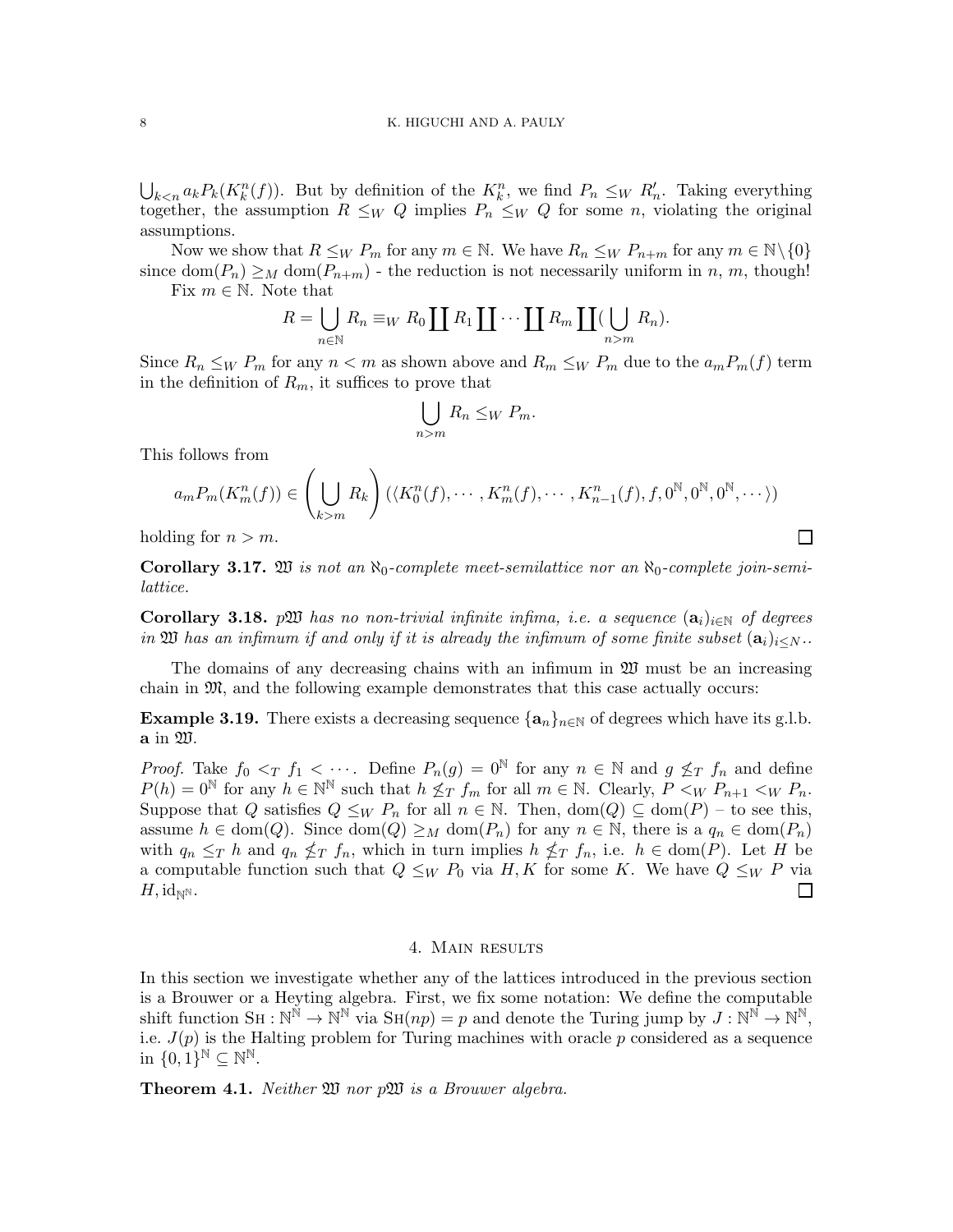*Proof.* Let  $(q_i)_{i\in\mathbb{N}\setminus\{0\}}$  be a sequence of pairwise Turing incomparable elements of Baire space below  $J(0^{\mathbb{N}})$ . Define  $p_i = i0q_i$ , if  $iq_i \in \text{dom}(\Phi_i)$  and  $\Phi_i(iq_i)(2) > 0$  and  $p_i = i1q_i$  otherwise. Now define  $\overline{P}, \overline{Q} : \subseteq \mathbb{N}^{\mathbb{N}} \to \mathbb{N}^{\mathbb{N}}$  via  $\overline{P}(0^{\mathbb{N}}) = 0^{\mathbb{N}} = \overline{Q}(0^{\mathbb{N}})$  and  $\overline{P}(p) = J(0^{\mathbb{N}}) = \overline{Q}(q)$  for  $p \in \{p_i \mid i \in \mathbb{N}\}, q \in \{iq_i \mid i \in \mathbb{N}\}.$ 

Now the set  $\{R \in \mathfrak{W} \mid \overline{Q} \leq_W \overline{P} \coprod R\}$  has no minimal element, and no minimal pointed element. Assume the contrary, let  $\overline{R}$  be a minimal (pointed) element, and let  $\overline{Q} \leq_W \overline{P} \coprod \overline{R}$ be witnessed by computable  $H', K' = \Phi_e$ .

(1) Claim:  $\Phi_e(eq_e)$  is defined, and  $\text{SH}(\Phi_e(eq_e)) \in \text{dom}(\overline{R})$ .

As we have  $eq_e \in \text{dom}(\overline{Q})$ , we find  $\Phi_e(eq_e) \in \text{dom}(\overline{P} \coprod \overline{R})$ , in particular  $\Phi_e(eq_e)(0) \in$  $\{0,1\}$ . Assume  $\Phi_e(eq_e)(0) = 0$ . Then  $\text{SH}(\Phi_e(eq_e)) \in \text{dom}(\overline{P})$ , so either  $\Phi_e(eq_e) = 0^{\mathbb{N}}$  or  $\Phi_e(eq_e) = 0p_i$  for some  $i \in \mathbb{N}$ . If  $\Phi_e(eq_e) = 0^{\mathbb{N}}$ , then  $(\overline{P} \coprod \overline{R})(\Phi_e(eq_e)) = 0^{\mathbb{N}}$ , a contradiction to the assumption that  $J(0^{\mathbb{N}}) = \overline{Q}(eq_e)$  is Turing below  $\langle eq_e, (\overline{P} \coprod \overline{R})(\Phi_e (eq_e)) \rangle$ . If  $\Phi_e(eq_e) = 0p_i$  for  $i \neq e$ , the Turing incomparability of  $q_e$  and  $q_i$  is contradicted. So we are left with the case  $\Phi_e(eq_e) = 0p_e$ . But this contradicts the definition of  $p_e$ . So the assumption  $\Phi_e(eq_e)(0) = 0$  was wrong, which implies  $\Phi_e(eq_e)(0) = 1$ . Then  $\Phi_e(eq_e) \in \text{dom}(\overline{P} \coprod \overline{R})$  yields the claim.

- (2) Claim: For all  $p \in \overline{R}(\text{SH}(\Phi_e(eq_e)))$  we have  $J(0^{\mathbb{N}}) \leq_T \langle q_e, p \rangle$ .
- (3) Claim: Define S via  $S(p) = Q(p)$  for all  $p \in \text{dom}(Q) \setminus \{eq_e\}.$  Then  $R \nleq_W S$ .

Assume  $\overline{R} \leq_W \overline{S}$  witnessed by computable  $G, L$ . Then, by 1.,  $L(\text{SH}(\Phi_e(eq_e))) \in$ dom( $\overline{S}$ ). By assumption of Turing incomparability, we cannot have  $L(SH(\Phi_e(eq_e)))$  =  $iq_i$  for  $i \neq e$ . Thus,  $L(\text{SH}(\Phi_e(eq_e))) = 0^{\mathbb{N}}$  follows. Hence, the assumption leads us to  $G(\langle \text{SH}(\Phi_e(eq_e)), 0^{\mathbb{N}} \rangle) \in \overline{R}(\text{SH}(\Phi_e(eq_e)))$ . Together with 2. this contradicts  $J(0^{\mathbb{N}}) \nleq_T q_e$ . (4) Claim:  $\overline{Q} \leq_W \overline{P} \coprod \overline{S}$ .

We give computable witnesses H, K for the claim. Define  $H(\langle p, dq \rangle) = q$ ,  $K(lp) = 1lp$ for  $l \neq e$  and  $K(ep) = 0ejp$  where  $j \in \{0,1\}$  satisfies  $p_e = ejq_e$ . Intuitively, the reduction calls  $\overline{S}$  for any input to  $\overline{Q}$  which is also in the domain of  $\overline{S}$ , where  $\overline{S}$  and  $\overline{Q}$ agree. The only remaining input is  $eq_e$ , in which case  $\overline{P}$  is called on input  $p_e$ , which correctly produces  $J(0^{\mathbb{N}})$ .

The assumption  $\overline{R}$  were the minimal (pointed) element in  $\{R \in \mathfrak{W} \mid \overline{Q} \leq_W \overline{P} \coprod R\}$  is refuted by the construction of the pointed element  $\overline{S}$  not above it.  $\Box$ 

A similar argument can be used for  $\mathfrak{W}^*$  and  $p\mathfrak{W}^*$ :

**Theorem 4.2.** Neither  $\mathfrak{W}^*$  nor  $p\hat{\mathfrak{W}}$  is a Brouwer algebra.

*Proof.* As in the proof of Theorem 4.1, let  $(q_i)_{i\in\mathbb{N}\setminus\{0\}}$  be a sequence of pairwise Turing incomparable elements of Baire space below  $J(0^N)$ . For each  $e \in \mathbb{N} \setminus \{0\}$ , define a natural number  $a_e$  such that  $a_e = p_i(0) + 1$ , if  $\Phi_e(\langle eq_e, eq_e, \cdots \rangle) = \langle \langle 0^{\mathbb{N}}, 0^{\mathbb{N}}, \cdots, 0^{\mathbb{N}}, p_i, p_{i+1}, \cdots \rangle, r \rangle$ and  $p_i \neq 0^{\mathbb{N}}$ , and  $a_e = 1$  otherwise. Define  $P, Q : \subseteq \mathbb{N}^{\mathbb{N}} \to \mathbb{N}^{\mathbb{N}}$  via  $P(0^{\mathbb{N}}) = 0^{\mathbb{N}} = Q(0^{\mathbb{N}})$  and  $P(p) = J(0^{\mathbb{N}}) = Q(q)$  for  $p \in \{a_i q_i \mid i \in \mathbb{N} \setminus \{0\}\}, q \in \{iq_i \mid i \in \mathbb{N} \setminus \{0\}\}.$ 

We show that the set  $\{R \in \mathfrak{W} \mid \widehat{Q} \leq_W \widehat{P} \times R\}$  does not have a minimal element, and also does not have a minimal parallelizable element. Take any  $\overline{R}$  and  $H', K' = \Phi_e$  such that  $\widehat{Q} \leq_W \widehat{P} \times \overline{R}$  via  $H', K'.$ 

- (1) **Claim:** There is  $r \in \mathbb{N}^{\mathbb{N}}$  such that  $\Phi_e(\langle eq_e, eq_e, \cdots \rangle) = \langle \langle 0^{\mathbb{N}}, 0^{\mathbb{N}}, \cdots \rangle, r \rangle$ .
	- Since  $\langle eq_e, eq_e, \cdots \rangle \in \text{dom}(\widehat{Q}),$  we have  $\Phi_e(\langle eq_e, eq_e, \cdots \rangle) \in \text{dom}(\widehat{P} \times \overline{R})$ . Assume  $\Phi_e(\langle e q_e, e q_e, \dots \rangle) = \langle \langle 0^{\mathbb{N}}, 0^{\mathbb{N}}, \dots, 0^{\mathbb{N}}, p_i, p_{i+1}, \dots \rangle, r \rangle \text{ for some } p_i \in \text{dom}(P) \setminus \{0^{\mathbb{N}}\}. \text{ Then}$  $p_i = a_m q_m$  for some  $m \neq 0$  and  $q_m \leq_T q_e$ . Since  $a_e > p_i(0) = a_m$  holds by definition,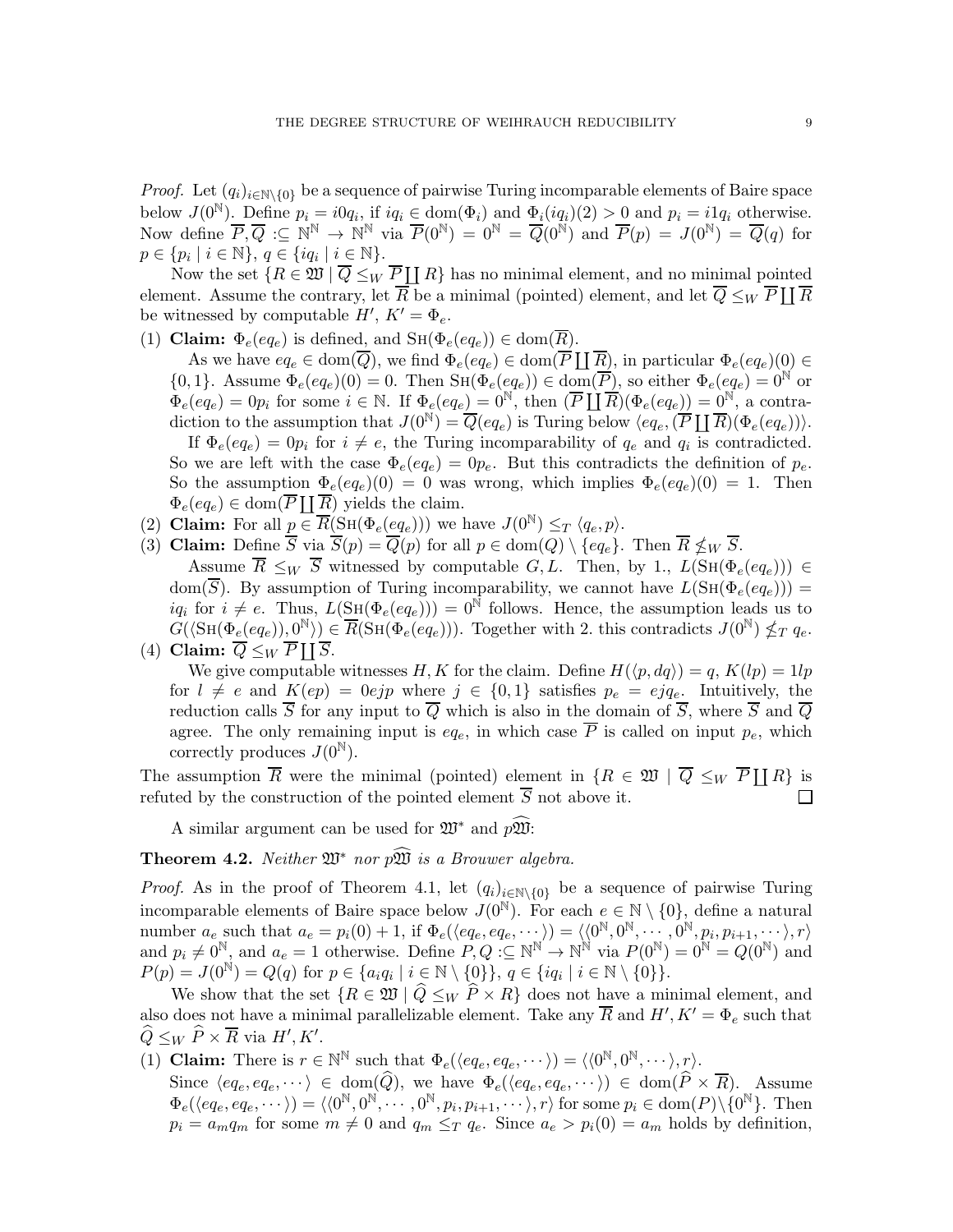we conclude  $m \neq e$ . But by our choice of the sequence  $(q_i)_{i \in \mathbb{N} \setminus \{0\}}$ , we have  $q_m|_T q_e$  for  $m \neq e$ , whence we obtain a contradiction.

- (2) Claim: For all  $f \in \overline{R}(r)$ ,  $J(0^{\mathbb{N}}) \leq_T f$ .
- (3) Claim: Define S via  $S(s) = Q(s)$  for all  $s \in \text{dom}(Q) \setminus \{eq_e\}$ . Then  $\overline{R} \not\leq_W \widehat{S}$ .<br>Assume  $\overline{R} \leq_W \widehat{S}$  witnessed by computable  $G, L$ . Then, by  $1, L(r) \in \text{dom}(\widehat{S})$  and, Assume  $R \leq_W S$  witnessed by computable  $G, L$ . Then, by  $1, L(r) \in \text{dom}(S)$  and, therefore,  $L(r) = \langle 0^{\mathbb{N}}, 0^{\mathbb{N}}, \cdots \rangle$  by assumption of Turing incomparability. Hence, we have  $G(\langle r, \langle 0^{\mathbb{N}}, 0^{\mathbb{N}}, \cdots \rangle) \in \overline{R}(r)$ . Together with 2, this contradicts  $J(0^{\mathbb{N}}) \nleq_T q_e$ .

(4) Claim: 
$$
Q \leq_W P \times S
$$
.

We give computable witnesses  $H, K$  for the claim. Define  $K$  by

$$
K(\langle k_1\alpha_1,k_2\alpha_2,\dots\rangle)=\langle\langle \beta_1,\beta_2,\dots\rangle,\langle \gamma_1,\gamma_2,\dots\rangle\rangle,
$$

where  $\beta_i = a_e \alpha_i$  &  $\gamma_i = 0^{\mathbb{N}}$  if  $k_i = e$  and  $\beta_i = 0^{\mathbb{N}}$  &  $\gamma_i = k_i \alpha_i$  if  $k_i \neq e$  and define H by  $H(\langle k_1\alpha_1,k_2\alpha_2,\dots\rangle,\langle\langle\delta_1^1,\delta_2^1,\dots\rangle,\langle\delta_1^2,\delta_2^2,\dots\rangle\rangle)=\langle\delta_1^{l_1},\delta_2^{l_2},\dots\rangle,$ 

where  $l_i = 1$  if  $k_i = e$  and  $l_i = 2$  if  $k_i \neq e$ .

We know that  $\overline{R}$  is neither the minimal element nor the minimal parallelizable element of  ${R \in \mathfrak{W} \mid \hat{Q} \leq_W \hat{P} \times R}$  by 3 and 4. This concludes the proof for  $\widehat{\mathfrak{W}}$ . Regarding  $p\mathfrak{W}^*$ , note that  $\overline{P}$ ,  $\overline{Q}$ , S and S constructed above are all pointed. In particular, S is fixed by <sup>\*</sup>, showing that no least element fixed by  $*$  can exist in  $\{R \in \mathfrak{W} \mid \widehat{Q} \leq_W \widehat{P} \times R\}.$ 

The recursion-theoretic methods employed in the proofs of the Theorems 4.1, 4.2 cannot be extended to the continuous case: All elements of Baire space are equivalent with respect to some oracle, hence all the functions used there are equivalent with respect to continuous Weihrauch reducibility. In the following we shall use combinatorial principles to derive an alternative proof technique. The study of continuous Weihrauch reductions between multi-valued functions of this kind was initiated in [24], and extended significantly in [16].

**Definition 4.3** ([24]). For  $n > 1$ , define LLPO<sub>n,1</sub> : $\subseteq \mathbb{N}^{\mathbb{N}} \Rightarrow \mathbb{N}^{\mathbb{N}}$  via

$$
dom(\text{LLPO}_{n,1}) = \{ \langle p_1, p_2, \ldots \rangle \mid 1 \geq |\{ \langle i, j \rangle \mid p_i(j) \neq 0 \}|\}
$$

and  $i0^{\mathbb{N}} \in \text{LLPO}_{n,1}(\langle p_1, p_2, \ldots \rangle)$ , if  $i \leq n$  and  $p_i = 0^{\mathbb{N}}$ .

**Definition 4.4** ([16]). For  $n \in \mathbb{N}$ , define LLPO<sub>∞,n</sub> : $\subseteq \mathbb{N}^{\mathbb{N}} \Rightarrow \mathbb{N}^{\mathbb{N}}$  via

$$
dom(\text{LLPO}_{\infty,n}) = \{ \langle p_1, p_2, \ldots \rangle \mid n \geq |\{ \langle i, j \rangle \mid p_i(j) \neq 0 \}|\}
$$

and  $i0^{\mathbb{N}} \in \text{LLPO}_{\infty,n}(\langle p_1, p_2, \ldots \rangle)$ , if  $p_i = 0^{\mathbb{N}}$ .

**Definition 4.5.** For  $k \in \mathbb{N}$ , define  $\sum_{k=1}^{\infty}$  LLPO : $\subseteq \mathbb{N}^{\mathbb{N}} \implies \mathbb{N}^{\mathbb{N}}$  via  $\sum_{k=1}^{\infty}$  LLPO $(\langle 0^{\mathbb{N}}, p \rangle) =$ LLPO<sub>∞,2</sub> $(p)$ ,  $\sum_{k}^{\infty}$  LLPO( $\langle 0^n 10^{\mathbb{N}}, p \rangle$ ) = LLPO<sub>n,1</sub> $(p)$  for  $n \geq k$ .

For  $n > 1$ , by [24, Satz 4.3] we know LLPO<sub>n+1,1</sub>  $\lt^c_W$  LLPO<sub>n,1</sub>, and by [16, Satz 18] we know  $\text{LLPO}_{n,1} \nleq^c_W \text{LLPO}_{\infty,k}$  and  $\text{LLPO}_{\infty,k+1} \nleq^c_W \text{LLPO}_{n,1}$  for any  $k \in \mathbb{N}$ . Additionally, we will need the following:

Lemma 4.6.  $LLPO_{k,1} \nleq^c_W \sum_{k+1}^{\infty} LLPO$ .

*Proof.* Assume the contrary, witnessed by continuous functions  $H$ ,  $K$  with  $K(p) = \langle K_1(p), \langle K_2^1(p), K_2^2(p), \ldots \rangle \rangle.$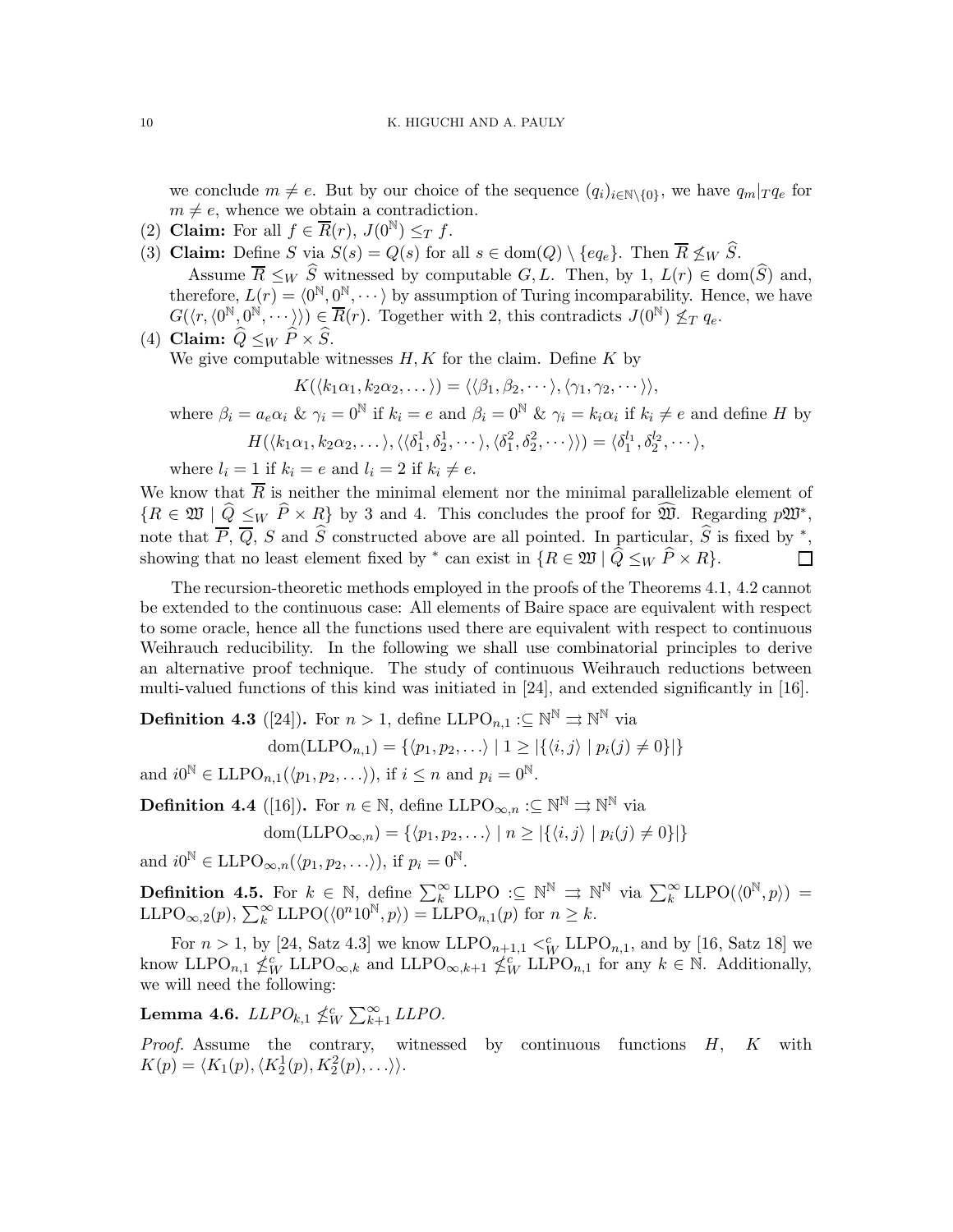(1) For all  $n > 1, \langle \langle 0^{\mathbb{N}}, 0^{\mathbb{N}}, \ldots \rangle, n0^{\mathbb{N}} \rangle \in \text{dom}(H)$ .

If  $\langle 0^{\mathbb{N}}, 0^{\mathbb{N}}, \ldots \rangle, n0^{\mathbb{N}} \rangle \notin \text{dom}(H)$ , then  $n0^{\mathbb{N}} \notin (\sum_{k+1}^{\infty} \text{LLPO}) (K(\langle 0^{\mathbb{N}}, 0^{\mathbb{N}}, \ldots \rangle))$  must hold. This in turn implies  $K_2^n(\langle 0^{\mathbb{N}}, 0^{\mathbb{N}}, \ldots \rangle) \neq 0^{\mathbb{N}}$ . Due to continuity of  $K_2^n$ , there must be some  $m \in \mathbb{N}$  such that for all  $p_i \in \mathbb{N}^{\mathbb{N}}$  we have  $K_2^n(\langle 0^m p_1, 0^m p_2, \ldots \rangle) \neq 0^{\mathbb{N}}$ . Noting  $LLPO_{k,1}(\langle 0^m p_1, 0^m p_2, \ldots \rangle) = LLPO_{k,1}(\langle p_1, p_2, \ldots \rangle)$ , we see that H, K also witness a reduction from LLPO<sub>k,1</sub> to  $\sum_{k=1}^{\infty}$  LLPO restricted to those  $\langle q, \langle p_1, p_2, \ldots \rangle \rangle$  in its domain with  $p_n \neq 0^{\mathbb{N}}$ . It is easy to see that the latter is equivalent to LLPO<sub>∞,1</sub>, hence we have a reduction from LLPO<sub>k,1</sub> to LLPO<sub>∞,1</sub>, but this contradicts [16, Satz 18].

- (2) Define  $h: \{n \mid n > 1\} \rightarrow \{i \mid 1 \leq i \leq k\}$  via  $H(\langle \langle 0^{\mathbb{N}}, 0^{\mathbb{N}}, \ldots \rangle, n0^{\mathbb{N}} \rangle) = h(n)0^{\mathbb{N}}$ . By 1. together with the restrictions on the range of H,  $h(n)$  is defined for  $n > 1$ , and has to take a value in  $\{i \mid 1 \leq i \leq k\}.$
- $(3)$  *h* is injective.

Assume we have  $n \neq m$  with  $h(n) = h(m)$ . By continuity of H, there is some  $l \in \mathbb{N}$  with  $H(\langle\langle 0^l p_1, 0^l p_2, \ldots \rangle, n0^{\mathbb{N}}\rangle) = H(\langle\langle 0^l p_1, 0^l p_2, \ldots \rangle, m0^{\mathbb{N}}\rangle) = h(n)0^{\mathbb{N}}$  for all suitable  $p_i$ . This can only produce a correct answer to  $LLPO_{k,1}$ , if  $K_2^n(\langle 0^l p_1, 0^l p_2, \ldots \rangle) \neq$  $0^{\mathbb{N}} \neq K_2^m(\langle 0^l p_1, 0^l p_2, \ldots \rangle)$  for  $p_{h(n)} \neq 0^{\mathbb{N}}$ . But then K only produces an element of  $dom(\sum_{k+1}^{\infty} LLPO)$  for such input, if  $K_1(\langle 0^l p_1, 0^l p_2, \ldots \rangle) = 0^{\mathbb{N}}$  for  $p_{h(n)} \neq 0^{\mathbb{N}}$ . By continuity of  $K_1$ , then also  $K_1(\langle 0^l p_1, \ldots, 0^l p_{h(n)-1}, 0^{\mathbb{N}}, 0^l p_{h(n)+1}, \ldots \rangle) = 0^{\mathbb{N}}$  follows. Noting again LLPO<sub>k,1</sub>( $\langle 0^{l'}p_1, 0^{l'}p_2, \ldots \rangle$ ) = LLPO<sub>k,1</sub>( $\langle p_1, p_2, \ldots \rangle$ ), we obtain a reduction from LLPO<sub>k,1</sub> to LLPO<sub>∞,2</sub>, contradicting [16, Satz 18].

(4) By the pigeon hole principle, 2. and 3. are mutually exclusive. This contradicts the initial assumption.  $\Box$ 

# **Theorem 4.7.** Neither  $\mathfrak{C}_0$  nor  $\mathfrak{C}$  is a Brouwer algebra.

*Proof.* We shall prove that  $\{R \mid (\sum_{2}^{\infty} \text{LLPO}) \leq_{W}^{c} R \coprod \text{LLPO}_{2,1}\} := \mathcal{R}$  contains no minimal element.

(1)  $(\sum_{k}^{\infty}$  LLPO $) \in \mathcal{R}$  for all  $k > 1$ .

For  $k = 2$  the claim is obvious. Now observe  $(\sum_{k=1}^{\infty} LLPO) \equiv_W LLPO_{k,1} \coprod (\sum_{k=1}^{\infty} LLPO)$ , recall  $LLPO_{k+1,1} \lt_W LLPO_{k,1}$  and proceed by induction.

(2) For any  $R \in \mathcal{R}$ , there is a  $k > 1$  with  $\left(\sum_{k=1}^{\infty} \text{LLPO}\right) \leq_{W}^{c} R$ .

Let  $(\sum_{2}^{\infty}$  LLPO)  $\leq^c_W R$  II LLPO<sub>2,1</sub> be witnessed by continuous H, K. Then A =  ${p \in \text{dom}(\sum_{2}^{\infty} \text{LLPO}) \mid K(p)(0) = 0}$  and  $B = {p \in \text{dom}(\sum_{2}^{\infty} \text{LLPO}) \mid K(p)(0) = 1}$ are a relatively clopen disjoint cover of dom( $\sum_{2}^{\infty}$  LLPO). One of the two sets must contain  $\langle 0^{\mathbb{N}}, \langle 0^{\mathbb{N}}, 0^{\mathbb{N}}, \ldots, \rangle \rangle$  and hence also all  $\langle 0^k p_0, \langle 0^k p_1, 0^k p_2, \ldots \rangle \rangle \in \text{dom}(\sum_2^{\infty} \text{LLPO})$ for some  $k \in \mathbb{N}$ . Thus, it follows that either  $\left(\sum_{k=1}^{\infty} \text{LLPO}\right) \leq^c_W R$  or  $\left(\sum_{k=1}^{\infty} \text{LLPO}\right) \leq^c_W R$ LLPO<sub>2,1</sub>. The latter assumption would imply  $\text{LLPO}_{\infty,2} \leq^c_W \text{LLPO}_{2,1}$  and hence contradict [16, Satz 18], leaving only the first case possible.

- (3) For any  $k > 1$ , we have  $\left(\sum_{k=1}^{\infty} \text{LLPO}\right)  $\leq^c_W \left(\sum_{k=1}^{\infty} \text{LLPO}\right)$ .$ That  $\left(\sum_{k+1}^{\infty} \text{LLPO}\right) \leq^c_W \left(\sum_k^{\infty} \text{LLPO}\right)$  holds is obvious, and a reduction in the other direction would contradict Lemma 4.6.
- (4) By 1. and 2., any minimal  $R \in \mathcal{R}$  would need to be equivalent to  $(\sum_{k}^{\infty}$  LLPO) for some  $k \in \mathbb{N}$ . But this would contradict 1. and 3., so there cannot be a minimal element in R. $\Box$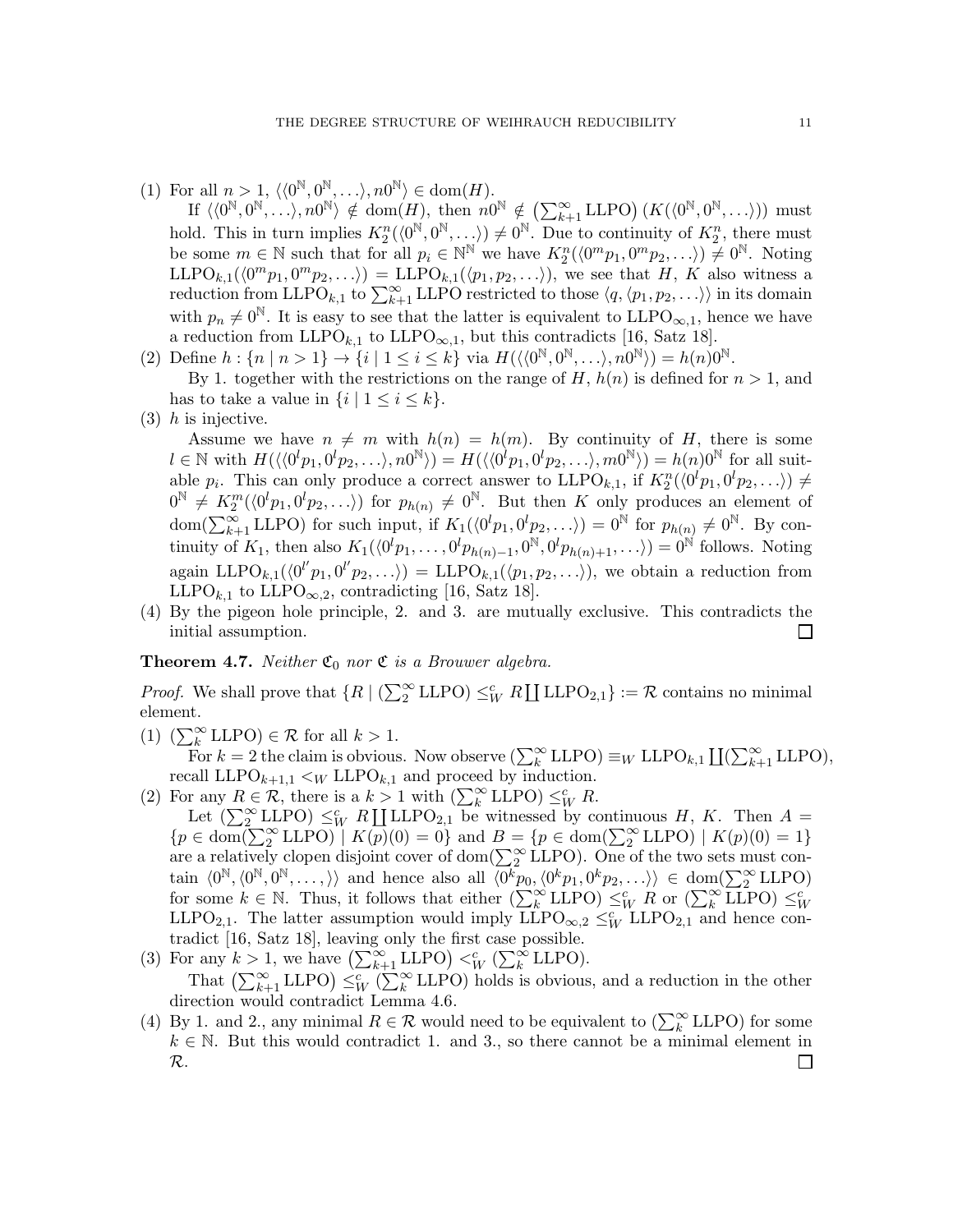As the next step, we demonstrate that none of the computable lattices, i.e.  $\mathfrak{W}, p\mathfrak{W}, \mathfrak{W}^*$ and  $p\mathfrak{W}$ , is a Heyting algebra. Our proof makes use of the meet-reducibility of id<sub>NN</sub> in  $\mathfrak{W}$ , so as contrast we present:

# **Proposition 4.8.** id<sub>NN</sub> is meet-irreducible in  $\mathfrak{C}$  (and hence in  $\mathfrak{C}_0$ ,  $\mathfrak{C}^*$  and  $\widehat{\mathfrak{C}}$ ).

*Proof.* Assume  $P, Q \subseteq \mathbb{N}^{\mathbb{N}} \Rightarrow \mathbb{N}^{\mathbb{N}}$  such that  $P \oplus Q$  has a continuous choice function I. Define  $A = \{p \in \mathbb{N}^{\mathbb{N}} \mid I(p)(0) = 0\}$  and  $B = \{p \in \mathbb{N}^{\mathbb{N}} \mid I(p)(0) = 1\}$ . Then  $A, B$  is a disjoint clopen cover of  $\{\langle p, q \rangle \mid p \in \text{dom}(P), q \in \text{dom}(Q)\}.$  If there is some  $p_0 \in \text{dom}(P)$  with  $\langle p_0, q \rangle \in B$  for all  $q \in \text{dom}(Q)$ , then  $q \mapsto \text{SH}(I(\langle p_0, q \rangle))$  is a continuous choice function for Q.

The negation of this assumption states that for all  $p \in \text{dom}(P)$  there is some  $q_p$  with  $\langle p, q_p \rangle \in A$ . As A is clopen, we can ensure that  $q_p$  depends only on some finite prefix of p. Hence  $p \mapsto q_p$  is continuous, and  $p \mapsto \text{SH}(I(\langle p, q_p \rangle))$  is a continuous choice function for P.

Being meet-irreducible in an upper cone is clearly sufficient for being meet-irreducible, thus the result for  $\mathfrak{C}_0$  follows. Meet-irreducibility is a meet-semilattice property inherited by appropriate substructures, so the result translates to  $\mathfrak{C}^*$  and  $\widehat{\mathfrak{C}}$ .  $\Box$ 

# **Theorem 4.9.** Neither  $\mathfrak{W}$  nor  $p\mathfrak{W}$  is a Heyting algebra.

*Proof.* Define  $P: \{0^{\mathbb{N}}, 1^{\mathbb{N}}\} \rightarrow \{0^{\mathbb{N}}, J(0^{\mathbb{N}})\}$  via  $P(0^{\mathbb{N}}) = 0^{\mathbb{N}}$  and  $P(1^{\mathbb{N}}) = J(0^{\mathbb{N}})$ . Then  ${R | P \oplus R \leq_W \mathrm{id}_{\mathbb{N}^{\mathbb{N}}}}$  has no maximal (pointed) element. To see this, for any  $q \in \mathbb{N}^{\mathbb{N}}$  define  $Q_q: \{0^{\mathbb{N}}, J(0^{\mathbb{N}})\} \to \{0^{\mathbb{N}}, q\}$  via  $Q_q(0^{\mathbb{N}}) = 0^{\mathbb{N}}$  and  $Q_q(J(0^{\mathbb{N}})) = q$ .

 $P \oplus Q_q$  is computable (and pointed, hence equivalent to  $\mathrm{id}_{\mathbb{N}}$ ): If either of the two arguments is  $0^N$ , then the index of the respective argument together with  $0^N$  is a valid output and can easily be produced. If this is not the case, the input must be  $\langle 1^{\mathbb{N}}, J(0^{\mathbb{N}}) \rangle$ . But from that, we can of course compute  $0J(0^{\mathbb{N}})$ , which constitutes a valid output.

So if  $\overline{R}$  were a maximal element in  $\{R \mid P \oplus R \leq_W \mathrm{id}_{\mathbb{N}}\}$ , we would have  $Q_q \leq_W \overline{R}$ for all  $q \in \mathbb{N}^{\mathbb{N}}$ . All that a computable reduction to  $\overline{R}$  can see from it are the values taken on inputs Turing reducible to  $J(0^{\mathbb{N}})$ , i.e. it follows that  $Q_q \leq_W \overline{R}_{\vert \{p \in \mathbb{N}^{\mathbb{N}} | p \leq_T J(0^{\mathbb{N}}) \}}$  for any  $q \in \mathbb{N}^{\mathbb{N}}$ . But as  $\{p \in \mathbb{N}^{\mathbb{N}} \mid p \leq_T J(0^{\mathbb{N}})\}\$ is countable, only countably many Turing degrees are below any  $\overline{R}(p)$  with  $p \leq_T J(0^{\mathbb{N}})$ . This yields the desired contradiction.  $\Box$ 

Corollary 4.10. Neither  $\mathfrak{W}^*$  nor  $p\widehat{\mathfrak{W}}$  is a Heyting algebra.

Proof. Using [4, Proposition 4.9] the proof of Theorem 4.9 can readily be adapted.

 $\Box$ 

 $\Box$ 

Corollary 4.11. id<sub>NN</sub> is not meet-irreducible in  $\mathfrak{W}, p\mathfrak{W}, \mathfrak{W}^*$  or  $p\mathfrak{W}.$ 

*Proof.* P and  $Q_{J(J(0^{\mathbb{N}}))}$  from the proof of Theorem 4.9 form a counterexample.

Not only do we find that the continuous versions of the lattices actually are Heyting algebras, but – even more surprisingly – our proof of this fact primarily makes use of recursion theoretic methods. While the interpretation of continuity as computability with respect to an arbitrary oracle [26, 25] generally does allow recursion theory to be applied to continuous functions, to our knowledge this is the first application of recursion theoretic methods in the continuous case which does not constitute a relativization of the corresponding result for the computable case.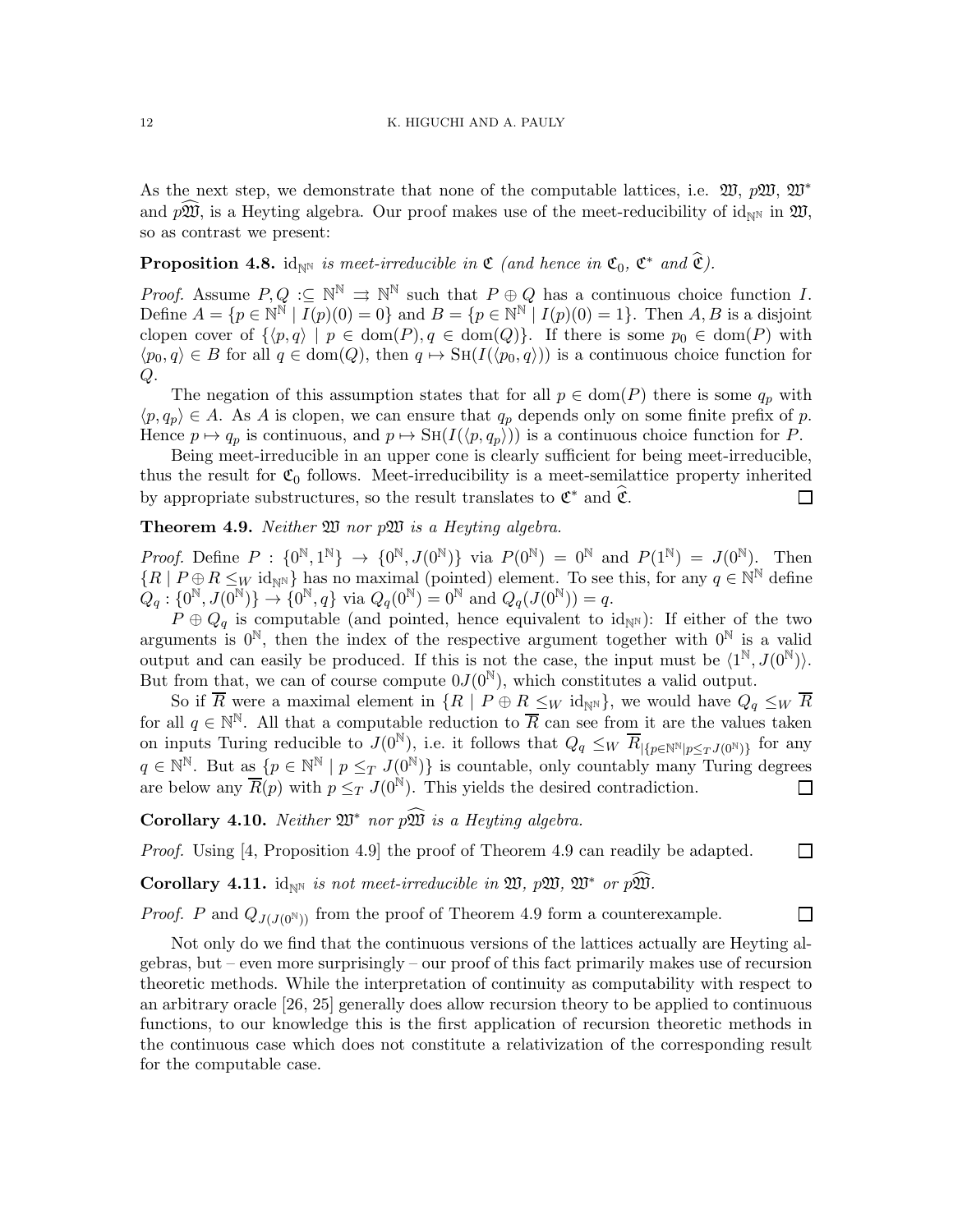**Definition 4.12.** For  $P, Q : \subseteq \mathbb{N}^{\mathbb{N}} \Rightarrow \mathbb{N}^{\mathbb{N}}$  with  $P \nleq^c_W Q$  and  $P \neq \top$ , we define  $(P \to Q) : \subseteq$  $\mathbb{N}^{\mathbb{N}}\rightrightarrows\mathbb{N}^{\mathbb{N}}$  via:

$$
\text{dom}(P \to Q) = \{ ijq \mid \forall p \in \text{dom}(P) \ \Phi_i(\langle p, q \rangle) \in \text{dom}(Q) \land \n\forall r \in Q(\Phi_i(\langle p, q \rangle)) \ \Phi_j(\langle \langle p, q \rangle, r \rangle) \in 0 \, P(p) \cup 1 \mathbb{N}^{\mathbb{N}} \}
$$
\n
$$
(P \to Q)(ijq) = \bigcup_{p \in \text{dom}(P) \ r \in Q(\Phi_i(\langle p, q \rangle))} \{ \text{SH}(s) \mid s = \Phi_j(\langle \langle p, q \rangle, r \rangle) \land s \in 1 \mathbb{N}^{\mathbb{N}} \} \}
$$

For  $P \leq^c_W Q$ , we set  $P \to Q = \top$ , and understand  $\top \to Q = Q$ .

To see that  $P \to Q$  is actually well-defined, we have to verify  $(P \to Q)(ijq) \neq \emptyset$  for  $P \nleq^c_W Q$  and  $ijq \in \text{dom}(P \to Q)$ . Assuming  $(P \to Q)(ijq) = \emptyset$  for such  $ijq$ , we see that  $\Phi_i(\langle p, q \rangle) \in \text{dom}(Q)$  for all  $p \in \text{dom}(P)$ , and  $\Phi_i(\langle p, q \rangle, r) \in \text{OP}(p)$  for all  $r \in Q(\Phi_i(\langle p, q \rangle))$ . But that means that relative to the oracle q we have  $P \leq_W Q$ , hence we indeed find  $P \leq^c_W Q$ in contradiction to our assumption.

**Theorem 4.13.**  $\mathfrak{C}_0$  is a Heyting algebra, with  $P \rightarrow Q$  being a maximal element of  ${R \in \mathfrak{C}_0 \mid P \oplus R \leq^c_W Q}.$ 

*Proof.* In the case  $P \leq^c_W Q$  or  $P = \top$  the claim is clear. For  $P \nleq^c_W Q$ , we show  $P \oplus (P \to Q)$  $Q \leq_W Q$ . For  $p \in \text{dom}(P)$  and  $ijq \in \text{dom}(P \to Q)$ , we have  $\Phi_i(\langle p, q \rangle) \in Q$ . Given some  $r \in Q(\Phi_i(\langle p,q \rangle)),$  if  $\Phi_j(\langle \langle p,q \rangle, r \rangle) = 0r'$ , then  $r' \in P(p)$  holds. If  $\Phi_j(\langle \langle p,q \rangle, r \rangle) = 1r'$ , then  $r' \in (P \to Q)(ijq)$  holds.

Now assume  $P \oplus R \leq^c_W Q$  witnessed by continuous functions  $H, K$ . Any continuous function is computable with respect to some oracle, hence we can assume  $H(\langle \langle p_1, p_2 \rangle, q \rangle) =$  $H'(\langle \langle p_1, \langle p_2, O \rangle \rangle, q \rangle)$  and  $K(\langle p_1, p_2 \rangle) = K'(\langle p_1, \langle p_2, O \rangle)$  with computable functions  $K', H'$ and some constant oracle  $O \in \mathbb{N}^{\mathbb{N}}$  by providing the oracle information in a suitable way.

From this, we can construct some R' from R with  $P \oplus R' \leq_W Q$  being witnessed by computable  $H', K'$ , and  $R(p) = R'(\langle p, O \rangle)$ , hence  $R \equiv_W^c R'$ . Set  $H' = \Phi_j$  and  $K' = \Phi_i$ . Then for any  $q \in \text{dom}(R')$  we have  $ijq \in \text{dom}(P \to Q)$ . Moreover, we find  $(P \to Q)(ijq) \subseteq$  $R'(q)$ , which together implies  $R' \leq_W (P \to Q)$ . By transitivity, then also  $R \leq_W (P \to Q)$ follows.

The proof of the preceding theorem shows more than necessary. In fact,  $\rightarrow$  has some properties of an implication even in W:

Corollary 4.14. If  $P \nleq^c_W Q$ , then  $P \oplus (P \to Q) \leq_W Q$ .

Corollary 4.15. If  $P \oplus R \leq_W Q$ , then  $R \leq_W (P \to Q)$ .

Corollary 4.16.  $\mathfrak C$  is a Heyting algebra.

Proof. Every upper cone in a Heyting algebra is a Heyting algebra itself.

Proposition 4.17.  $(P \rightarrow Q_1) \times (P \rightarrow Q_2) \leq_W (P \rightarrow (Q_1 \times Q_2))$ 

*Proof.* If  $(P \to (Q_1 \times Q_2)) = \top$  or  $P = \top$ , then the claim is trivially true. Otherwise, we can conclude  $P \nleq^c_W Q_1$ ,  $P \nleq^c_W Q_2$ ,  $P \nleq^c_W (Q_1 \times Q_2)$ ; so for all three occurrences of  $\rightarrow$ , the first case of Definition 4.12 is used then.

The reduction in the case  $(P \to (Q_1 \times Q_2)) \neq \top \neq P$  is witnessed by computable H, K, defined via  $H(\langle r,\langle p_1,p_2\rangle\rangle) = \langle p_1,p_2\rangle$  and  $K(\langle i_1 j_1 q_1, i_2 j_2 q_2\rangle) = i j \langle q_1, q_2\rangle$ , where i is an index such that

$$
\Phi_i(\langle p, \langle q_1, q_2 \rangle \rangle) = \langle \Phi_{i_1}(\langle p, q_1 \rangle), \Phi_{i_2}(\langle p, q_2 \rangle) \rangle
$$

 $\Box$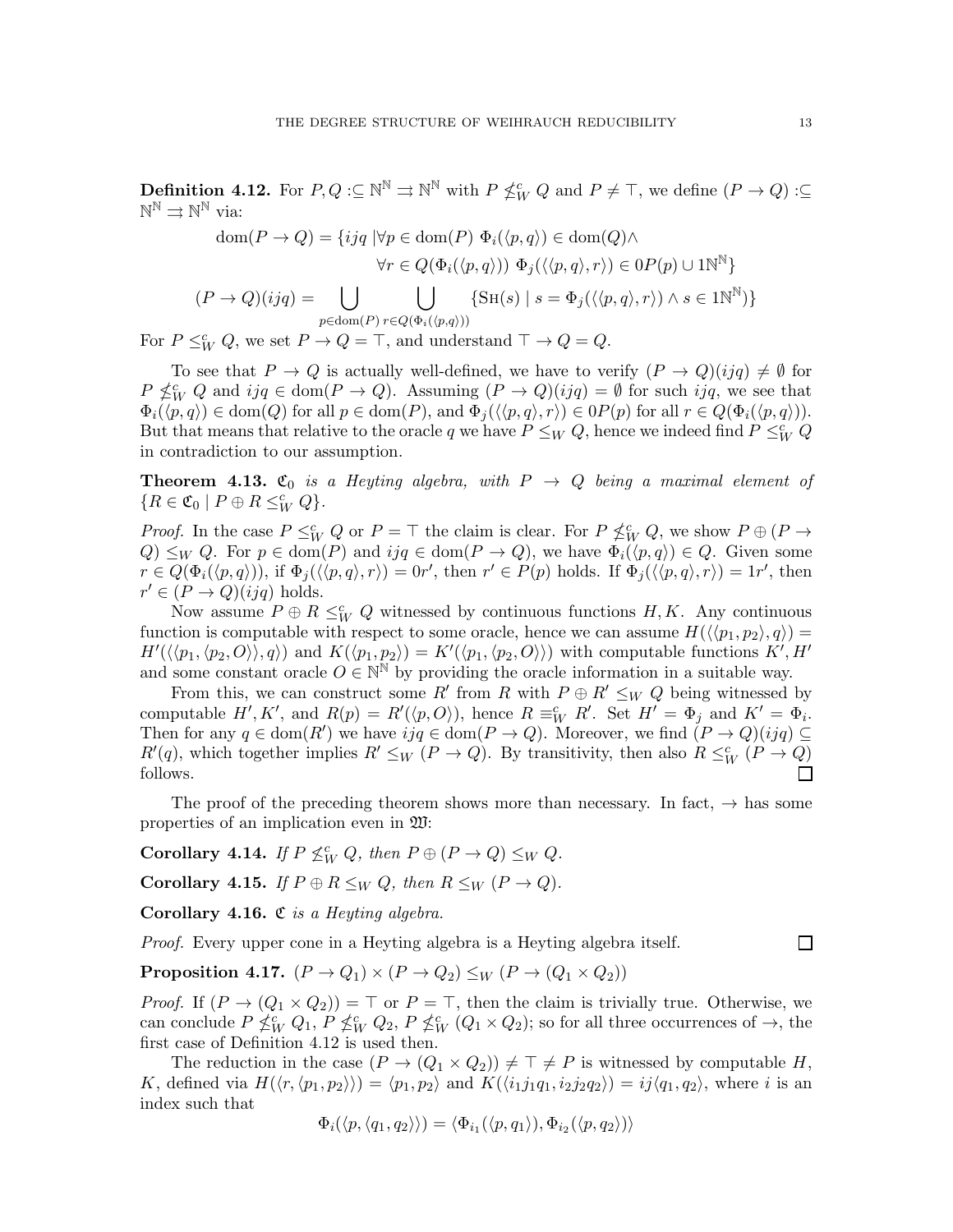and  $j$  is an index such that

$$
\Phi_j(\langle\langle p, \langle q_1, q_2 \rangle \rangle, \langle r_1, r_2 \rangle \rangle) \n= \begin{cases}\n1 \langle \operatorname{SH}(\Phi_{j_1}(\langle\langle p, q_1 \rangle, r_1 \rangle)), \operatorname{SH}(\Phi_{j_2}(\langle\langle p, q_2 \rangle, r_2 \rangle)) \rangle & \text{if } \Phi_{j_k}(\langle\langle p, q_k \rangle, r_k \rangle) \in \operatorname{IN}^{\mathbb{N}} \text{ for } k = 1, 2 \\
\Phi_{j_1}(\langle\langle p, q_1 \rangle, r_1 \rangle) & \text{if } \Phi_{j_1}(\langle\langle p, q_1 \rangle, r_1 \rangle)(0) = 0 \\
\Phi_{j_2}(\langle\langle p, q_2 \rangle, r_2 \rangle) & \text{otherwise}\n\end{cases}
$$

**Proposition 4.18.** Suppose  $P \nleq^c_W Q$  and  $P \neq \top$ . Then  $(P \to Q)$  is pointed iff dom $(Q) \leq_M$  $dom(P)$ .

*Proof.* Let  $ijq \in \text{dom}(P \to Q)$  be computable. Then the computable map  $p \mapsto \Phi_i(\langle p, q \rangle)$ witnesses dom $(Q) \leq_M$  dom $(P)$ . Conversely, let computable H witness dom $(Q) \leq_M$  dom $(P)$ , let  $i_0, j_0$  be such that  $\Phi_{i_0}(\langle p, q \rangle) = H(p)$  and  $\Phi_{j_0}(r) = 1^{\mathbb{N}}$ . Then  $i_0 j_0 \mathbb{N}^{\mathbb{N}} \subseteq \text{dom}(P \to Q)$ .

# Corollary 4.19.  $(P \to Q^*)^* \equiv_W (P \to Q^*)$

*Proof.* If  $P \leq^c_W Q^*$ , then the claim evaluates to the trivially true  $\top \equiv_W \top^*$ . If  $P = \top$ , it becomes  $(Q^*)^* \equiv_W Q^*$ . In the following, assume  $P \nleq^c_W Q^*$  and  $P \neq \top$ . As  $Q^*$  is always pointed, by Proposition 4.18 the same holds for  $(P \to Q^*)$ . Together with  $(P \to Q^*) \times (P \to Q^*)$  $Q^*$   $\leq_W (P \to Q^*)$  from Proposition 4.17, we see that  $(P \to Q^*)$  is a fixed point of  $^*$ .  $\Box$ 

Corollary 4.20.  $\mathfrak{C}^*$  is a Heyting algebra.

Each of the three Heyting algebras we have identified gives rise to some superintuitionistic logic as its theory. As a starting point to determine those logics, we consider Jankov logic: By JAN we denote the smallest superintuitionistic logic containing  $\neg p \lor \neg \neg p$ . Besides its simple definition, this logic is of interest as it arises as the theory of the dual of the Medvedev lattice  $\mathfrak{M}^{op}$  [12, 15, 21]<sup>1</sup>.

An important property a superintuitionistic logic might exhibit is the disjunction property [8], which states that  $p \vee q$  is true, if and only if p or q is true. In terms of Heyting algebras, this amounts to ⊤ being join-irreducible. In these cases, we can characterize those Heyting algebras validating the weak law of the excluded middle:

**Proposition 4.21.** Let  $(\mathfrak{L}, \wedge, \vee, \rightarrow)$  be a Heyting algebra with largest element  $\top$  and smallest element  $\bot$ , such that  $\top$  is join-irreducible. Then JAN  $\subseteq$  TH( $\mathfrak{L}$ ), if and only if  $\bot$  is meet-irreducible.

*Proof.* JAN  $\subseteq$  TH( $\mathfrak{L}$ ) amounts to  $(a \to \bot) \vee ((a \to \bot) \to \bot) = \top$  for all  $a \in \mathfrak{L}$ . As  $\top$  is join-irreducible, this is equivalent to  $(\mathbf{a} \to \bot) = \top$  or  $((\mathbf{a} \to \bot) \to \bot) = \top$ . By definition of  $\rightarrow$ , the former is equivalent to  $\mathbf{a} \wedge \top = \mathbf{a} = \bot$ . The latter is equivalent to  $(\mathbf{a} \rightarrow \bot) = \bot$ , which in turn is equivalent to  $\mathbf{a} \wedge \mathbf{b} = \perp$  implies  $\mathbf{b} = \perp$ .

Clearly, the first case only holds for  $\mathbf{a} = \perp$ . The second case, formulated for  $\mathbf{a} \neq \perp$ , is equivalent to the meet-irreducibility of  $\bot$ . П

<sup>&</sup>lt;sup>1</sup>In consulting these references, be wary that the theory of a lattice can refer to its theory as a Brouwer algebra, too, rather than its theory as a Heyting algebra as defined in the present paper. Such statements are mutually translatable by moving to the dual lattice.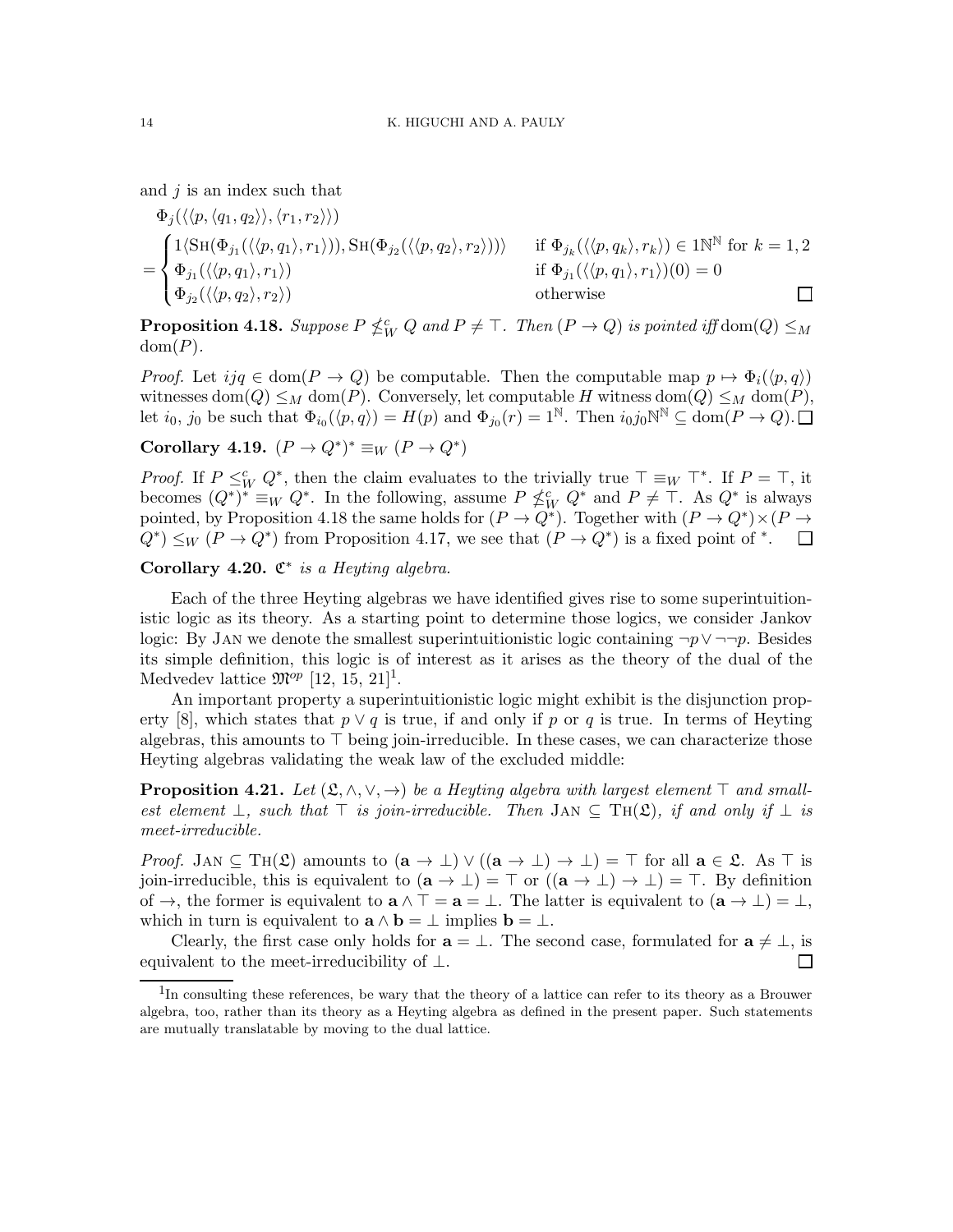Due to the nature of the special functions representing  $\perp$  and  $\top$  in all our lattices, we see that they are join-irreducible and meet-irreducible in all of our lattices in which they occur. Together with Proposition 4.8 and Corollary 4.8 showing meet-irreducibility of  $id_{\mathbb{N}^{\mathbb{N}}}$ in  $\mathfrak{C}^*$  we get:

Corollary 4.22. JAN  $\subseteq TH(\mathfrak{C}_0)$ , JAN  $\subseteq TH(\mathfrak{C})$  and JAN  $\subseteq TH(\mathfrak{C}^*)$ 

In any of our Heyting algebras, we find  $P \vee \neg P = P \neq \top$  for  $P \neq \bot, \top$ , so their theories are proper subsets of classical propositional logic; and neither of our lattices is a Boolean lattice. Better upper bounds could be obtained by embedding suitable Heyting algebras into  $\mathfrak{C}_0$ ,  $\mathfrak{C}$  and  $\mathfrak{C}^*$ .

If  $\mathfrak{C}^*$  or  $\widehat{\mathfrak{C}}$  should be a Brouwer algebra, or  $\widehat{\mathfrak{C}}$  be a Heyting algebra, then the considerations above do equally apply to  $\text{TH}((\mathfrak{C}^*)^{op})$ ,  $\text{TH}(\widehat{\mathfrak{C}}^{op})$  and  $\text{TH}(\widehat{\mathfrak{C}})$ .

#### 5. Embedding the Medvedev degrees

Embeddings of the Medvedev degrees into the Weihrauch degrees were first studied in [4, Section 5], using a definition very similar to the following:

**Definition 5.1.** Given some  $A \subseteq \mathbb{N}^{\mathbb{N}}$ , define  $c_A : \subseteq \mathbb{N}^{\mathbb{N}} \implies \mathbb{N}^{\mathbb{N}}$  via  $dom(c_A) = \{0^{\mathbb{N}}\}$  and  $c_{\mathcal{A}}(0^{\mathbb{N}}) = \mathcal{A}.$ 

As shown in [4],  $c : \mathfrak{M} \hookrightarrow \mathfrak{W}$  is a meet-semilattice embedding, and  $c : \mathfrak{M} \hookrightarrow p\mathfrak{W}$ is a lattice embedding (hence  $c : \mathfrak{M} \hookrightarrow \mathfrak{W}^*$  is also a lattice embedding). First, we shall complement these results by a corresponding negative one.

**Proposition 5.2.**  $c_A$  is join-irreducible for all  $A \subseteq \mathbb{N}^{\mathbb{N}}$ .

*Proof.* Any reduction  $c_A \leq_W P \coprod Q$  witnessed by H, K makes use of only the single point  $K(0^{\mathbb{N}})$  in the domain of P  $\coprod Q$ . But then only one of P and Q is ever evaluated, hence, either  $c_A \leq_W P$  or  $c_A \leq_W Q$  follows.  $\Box$ 

**Corollary 5.3.**  $c : \mathfrak{M} \hookrightarrow \mathfrak{W}$  is not a lattice embedding.

The embedding c even preserves the structure of  $\mathfrak{M}$  as a Brouwer algebra, as far as its codomain permits. This is formalized as the following:

**Proposition 5.4.** Let  $\mathfrak L$  be a sublattice of  $\mathfrak W^*$  with  $c(\mathfrak M) \subseteq \mathfrak L$ , such that  $\mathfrak L$  is a Brouwer algebra. Then  $c: \mathfrak{M} \hookrightarrow \mathfrak{L}$  is a Brouwer embedding.

*Proof.* We show the even stronger result that for any  $A, B \subseteq \mathbb{N}^{\mathbb{N}}$  the set  $\{R \in \mathfrak{W} \mid c_A \leq_W \}$  $c_B \times R$ } has a minimal element of the form  $c_C$ . This in turn already follows from the claim that  $c_{\mathcal{A}} \leq_W c_{\mathcal{B}} \times R$  implies the existence of some  $\mathcal{C} \subseteq \mathbb{N}^{\mathbb{N}}$  with  $c_{\mathcal{C}} \leq_W R$  and  $c_{\mathcal{A}} \leq_W c_{\mathcal{B}} \times c_{\mathcal{C}}$ , together with M being a Brouwer algebra and  $c : \mathfrak{M} \to \mathfrak{W}^*$  being a lattice embedding.

To see the latter claim, assume that  $c_A \leq_W c_B \times R$  is witnessed by H, K. We have  $K(0^{\mathbb{N}}) = \langle 0^{\mathbb{N}}, p \rangle$  for some computable  $p \in \mathbb{N}^{\mathbb{N}}$ . Let  $C = R(p)$ . Then  $c_{\mathcal{C}} \leq_{W} R$  is obvious, and  $c_A \leq_W c_B \times c_C$  is witnessed by H, K' where  $K'(0^{\mathbb{N}}) = \langle 0^{\mathbb{N}}, 0^{\mathbb{N}} \rangle$ .  $\Box$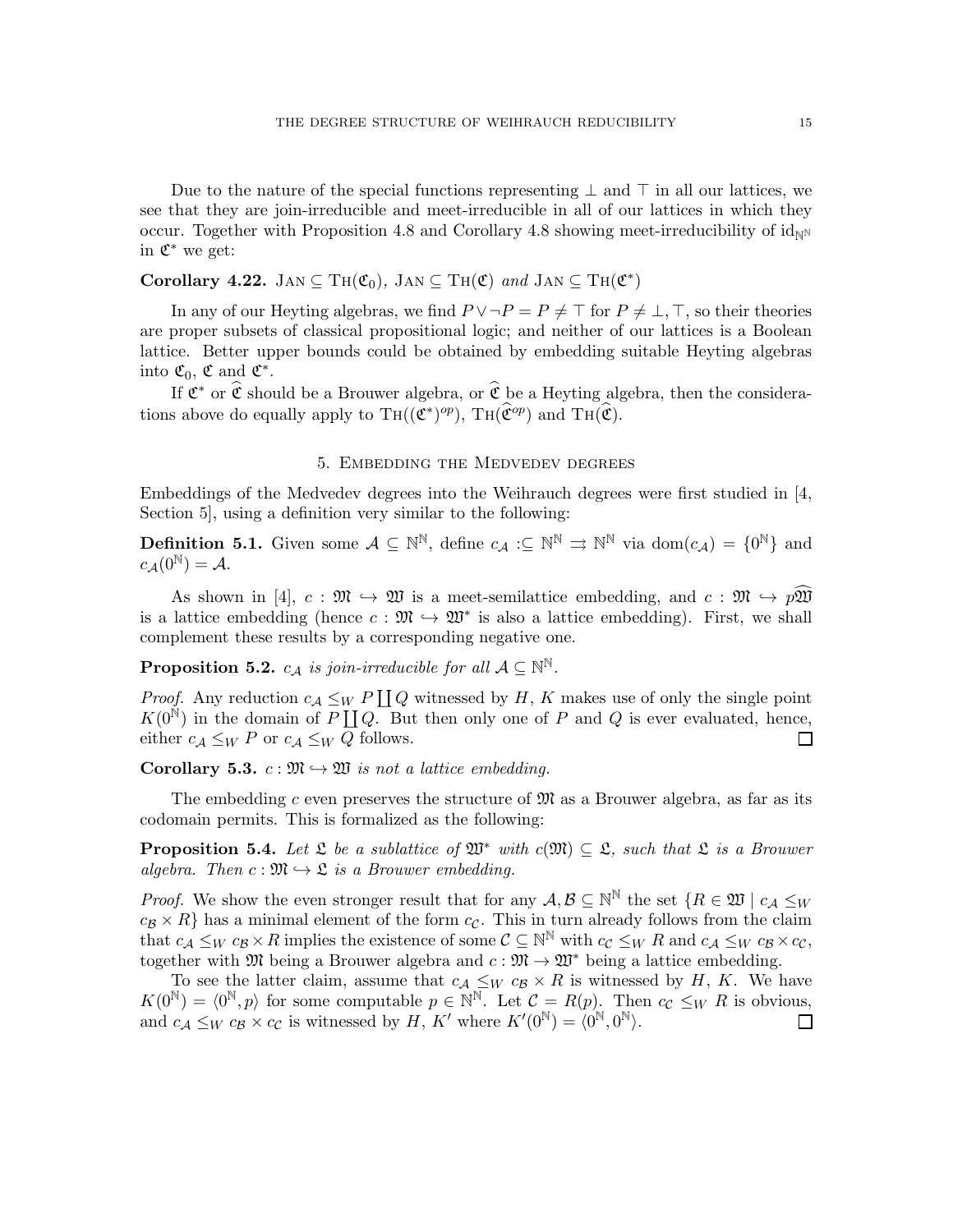There is another natural embedding of the Medvedev degrees into the Weihrauch degrees, this time however the ordering is reversed. We shall consider the straight-forward definition originally suggested by BRATTKA:

**Definition 5.5.** Given some  $A \subseteq \mathbb{N}^{\mathbb{N}}$ , define  $d_A : \subseteq \mathbb{N}^{\mathbb{N}} \to \mathbb{N}^{\mathbb{N}}$  via  $dom(d_A) = A$  and  $d_{\mathcal{A}}(x) = 1^{\mathbb{N}}$  for  $x \in \mathcal{A}$ .

**Lemma 5.6.**  $d : \mathfrak{M}^{op} \hookrightarrow \mathfrak{W}$  is a lattice embedding.

*Proof.* Recall that the lattice operations in  $\mathfrak{M}$  are + and  $\times$  defined via  $\mathcal{A} + \mathcal{B} = 0\mathcal{A} \cup 1\mathcal{B}$ and  $\mathcal{A} \times \mathcal{B} = \{ \langle p, q \rangle \mid p \in \mathcal{A} \land q \in \mathcal{B} \}.$ 

- (1)  $A \leq_M B$  iff  $d_B \leq_W d_A$ Let computable K witness  $A \leq_M B$ . Then  $d_{\mathbb{N}}$  and K witness  $d_{\mathcal{B}} \leq_W d_{\mathcal{A}}$ . Conversely, let H, K witness  $d_{\mathcal{B}} \leq_W d_{\mathcal{A}}$ . Then K must witness  $\mathcal{A} \leq_M \mathcal{B}$ .
- (2)  $d_{\mathcal{A}\times\mathcal{B}} \equiv_W d_{\mathcal{A}} \oplus d_{\mathcal{B}}$ Both directions are witnessed by  $H = d_{\mathbb{N}^{\mathbb{N}}}, K = id_{\mathbb{N}^{\mathbb{N}}}$ .
- (3)  $d_{\mathcal{A}+\mathcal{B}} \equiv_W d_{\mathcal{A}} \coprod d_{\mathcal{B}}$ Both directions are witnessed by  $H = d_{\mathbb{N}^{\mathbb{N}}}, K = id_{\mathbb{N}^{\mathbb{N}}}$ .

The following observation shows that the image  $d(\mathfrak{M}^{op})$  contains exactly the computable Weihrauch degrees:

 $\Box$ 

**Observation 5.7.**  $P \subseteq \mathbb{N}^{\mathbb{N}} \Rightarrow \mathbb{N}^{\mathbb{N}}$  has a computable choice function, iff  $P \equiv_W d_{\text{dom}(P)}$ .

Expanding on this, we see that the computable Weihrauch degrees are isomorphic to the dual of the Medvedev degrees. Taking into consideration that the computable Weihrauch degrees are the lower cone of  $id_{\mathbb{N}^N}$ , we cannot hope to expand the Heyting algebra structure of  $\mathfrak{M}^{op}$  any further from this starting point.

# 6. Summary

Finally, we summarize our results which lattices also have the structure of a Heyting or Brouwer algebra. Note the three cases remaining open. It seems that additional techniques will be necessary to provide the corresponding answers.

|                                      |  |  | $\Box$ p\ $p\mathfrak{W}$ $\mathfrak{W}^*$ $p\mathfrak{W}$ $\mathfrak{C}_0$ $\mathfrak{C}$ | $\mathfrak{C}^*$ $\mathfrak{C}$ |  |
|--------------------------------------|--|--|--------------------------------------------------------------------------------------------|---------------------------------|--|
| Brouwerian? No No No No No No ??     |  |  |                                                                                            |                                 |  |
| Heyting?   No No No No Yes Yes Yes ? |  |  |                                                                                            |                                 |  |

#### **REFERENCES**

- [1] Vasco Brattka, Matthew de Brecht & Arno Pauly (2012): Closed Choice and a Uniform Low Basis Theorem. Annals of Pure and Applied Logic 163(8), pp. 968–1008, doi:10.1016/j.apal.2011.12.020.
- [2] Vasco Brattka & Guido Gherardi: Weihrauch goes Brouwerian. Unpublished notes.
- [3] Vasco Brattka & Guido Gherardi (2011): Effective Choice and Boundedness Principles in Computable Analysis. Bulletin of Symbolic Logic 1, pp. 73 – 117. ArXiv:0905.4685.
- [4] Vasco Brattka & Guido Gherardi (2011): Weihrauch Degrees, Omniscience Principles and Weak Computability. Journal of Symbolic Logic 76, pp. 143 – 176. ArXiv:0905.4679.
- [5] Vasco Brattka, Guido Gherardi & Alberto Marcone (2012): The Bolzano-Weierstrass Theorem is the Jump of Weak König's Lemma. Annals of Pure and Applied Logic 163(6), pp. 623–625, doi:10.1016/ j.apal.2011.10.006. Also arXiv:1101.0792.